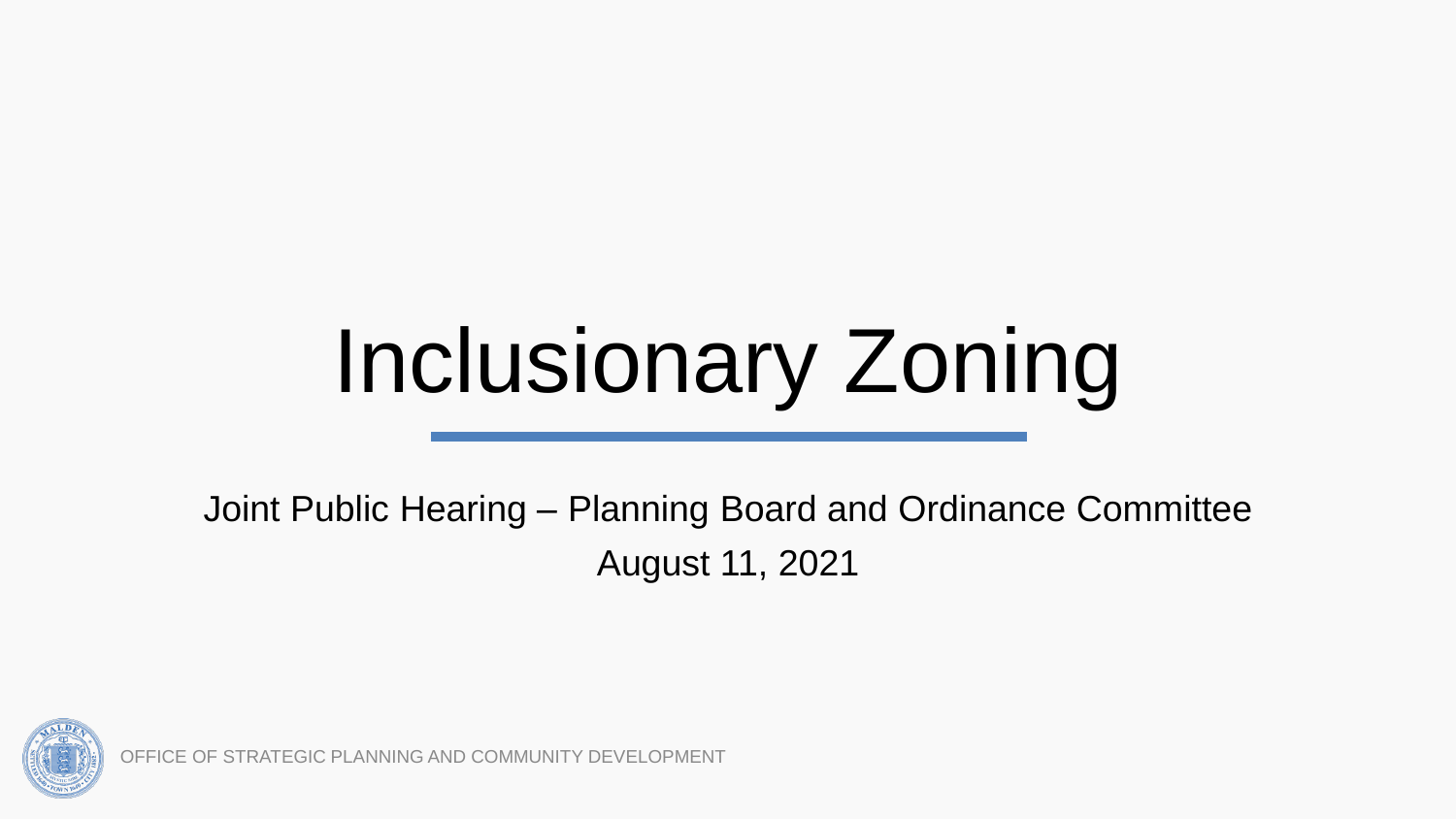### Inclusionary Zoning

- Inclusionary zoning (IZ) requires developers to set aside a portion of units in new residential development as below-market affordable housing
	- Leverages private sector housing market to create Affordable units
- IZ ordinances are unique to each municipality
	- What kinds of projects are subject to IZ requirements?
	- What percentage of units are required affordable?
	- What are the income limits?
	- What is the level of affordability?
	- Are there alternative methods of compliance?

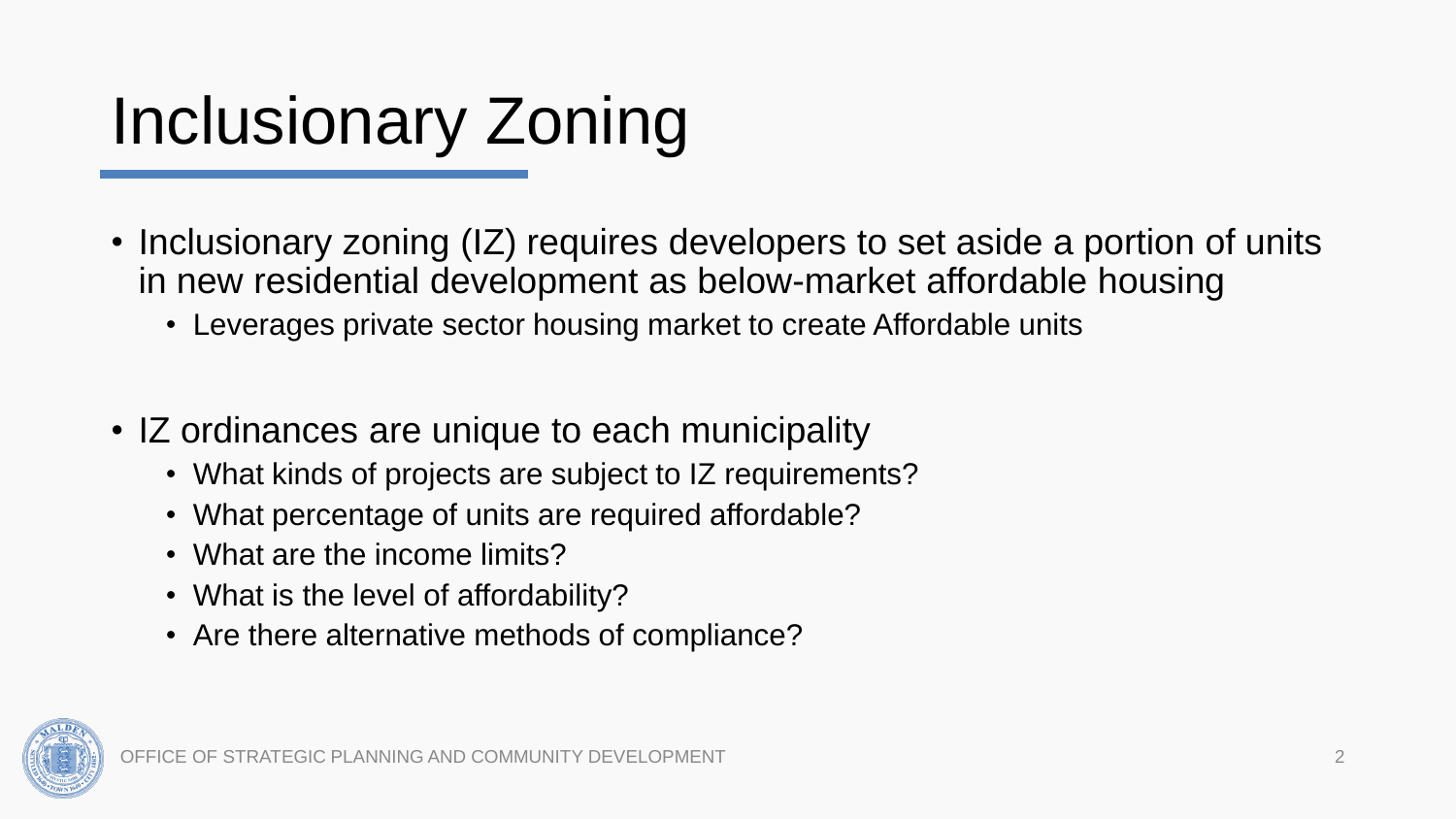#### **Timeline**



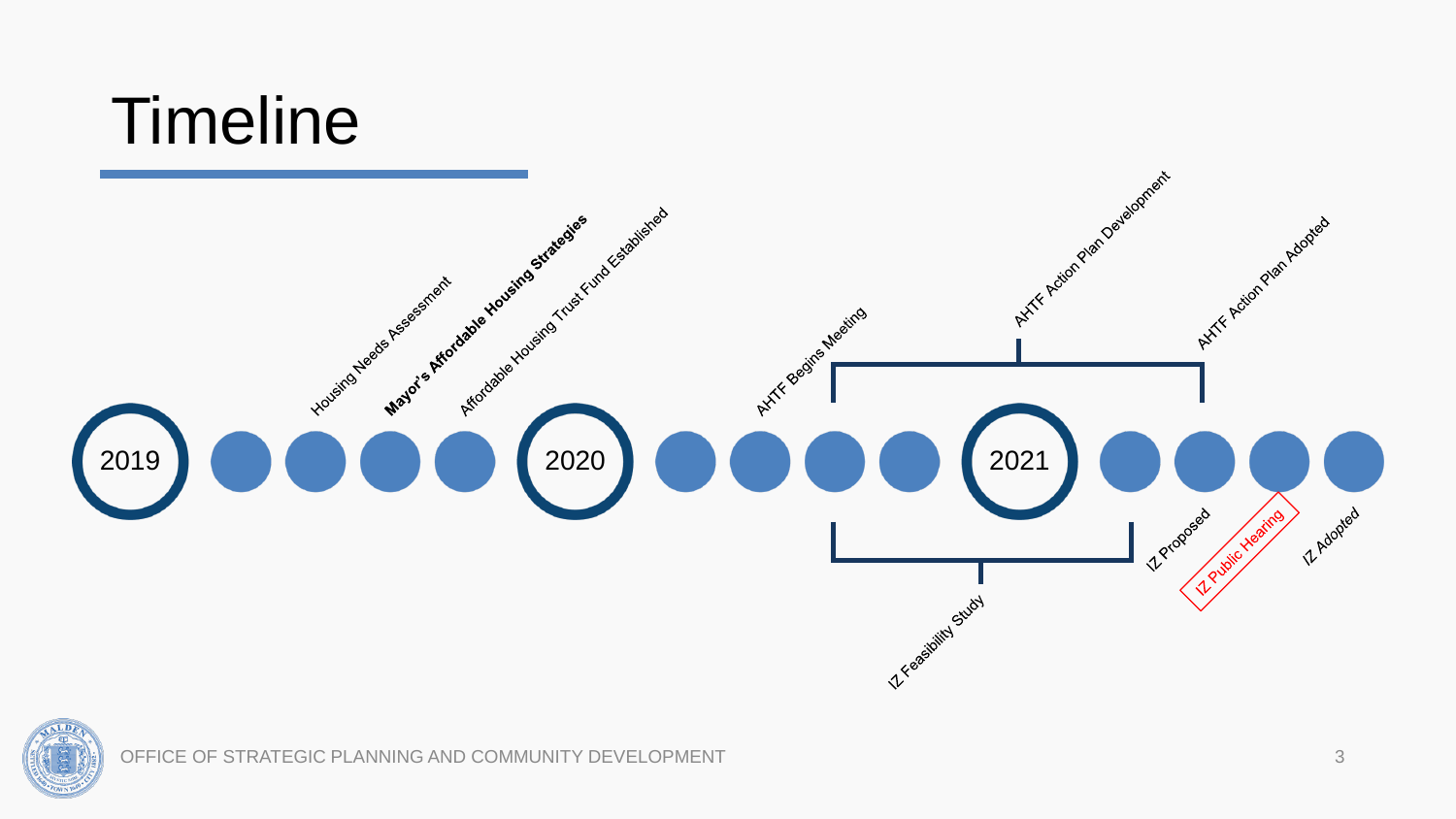### IZ Financial Feasibility Study

#### • Formed an advisory group:

- *Craig Spadafora, Malden City Councillor, At Large*
- *Stephen Winslow, Malden City Councillor, At Large*
- *Maria Luise, Special Assistant to the Mayor, City of Malden*
- *Michelle Romero, City Planner, City of Malden*
- *Deborah Burke, Executive Director, Malden Redevelopment Authority*
- *Evan Spetrini, Senior Planner, Malden Redevelopment Authority*
- *Brian Slater, Trustee, Malden Affordable Housing Trust Fund*
- Hired Levine Planning Strategies and Colliers International
- Funded by contributions from the City, MRA, MHA, and East Boston Savings Bank

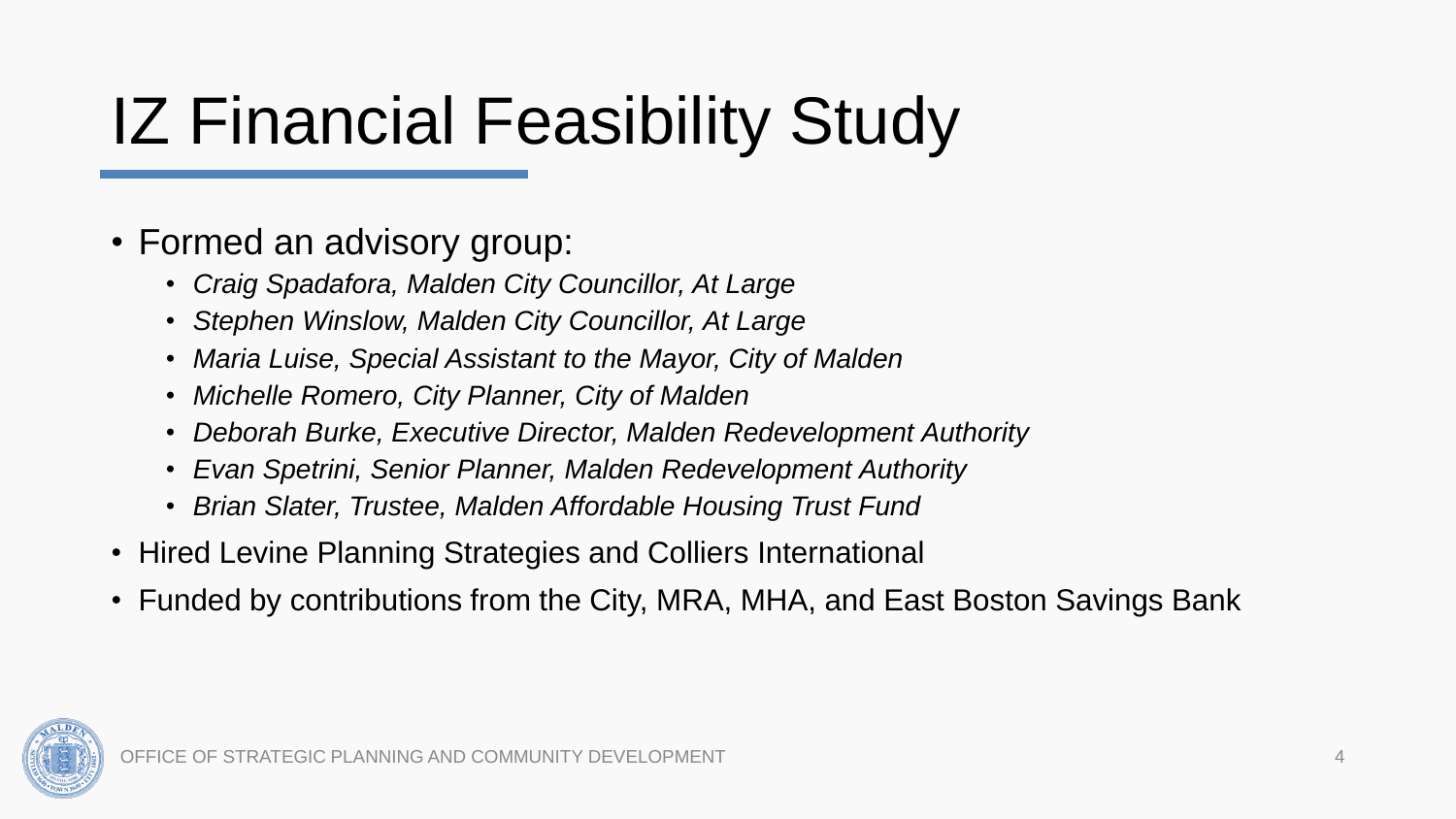### IZ Financial Feasibility Study

- May 2020-January 2021
- Reviewed existing IZ literature and market data for Malden
- Conducted stakeholder interviews with market-rate and affordable housing developers, property owners, and housing service providers
- Developed financial model and alternative IZ requirements
	- Created model pro formas for four hypothetical developments
	- Tested impacts of potential requirements on each typology

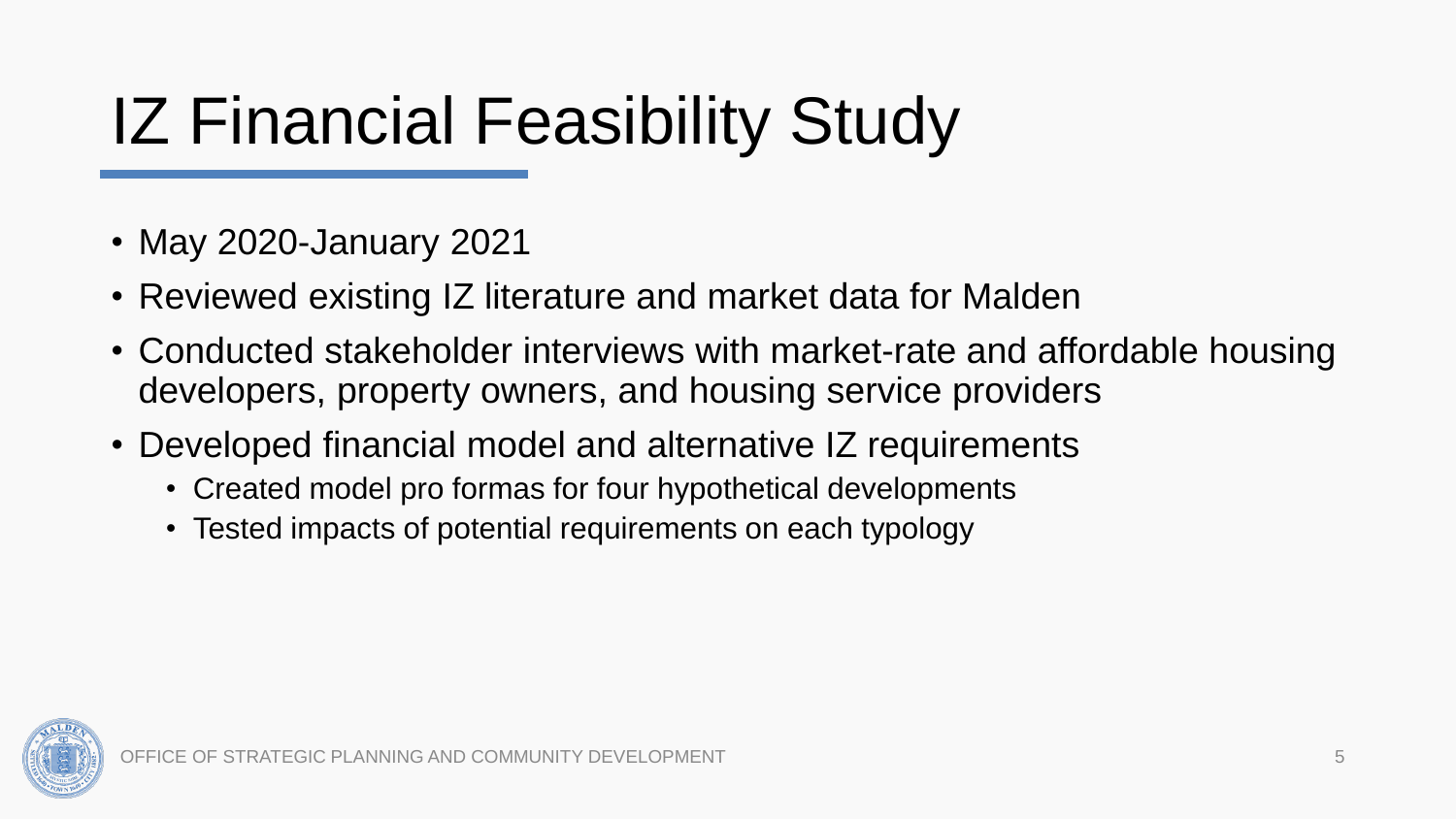### Modeling Alternatives

|                                                                | <b>Alternative 1</b> | <b>Alternative 2</b> | <b>Alternative 3</b> |
|----------------------------------------------------------------|----------------------|----------------------|----------------------|
| Percentage of units that must be<br>below-market affordable    | 15%                  | 15%                  | 20%                  |
| Income maximums for those units                                | 80% AMI              | 50% AMI              | 80% AMI              |
| Is there a density bonus for<br>inclusionary projects?         | <b>No</b>            | Yes                  | Yes                  |
| Is parking adjusted for the below-<br>market affordable units? | No                   | Yes                  | Yes                  |

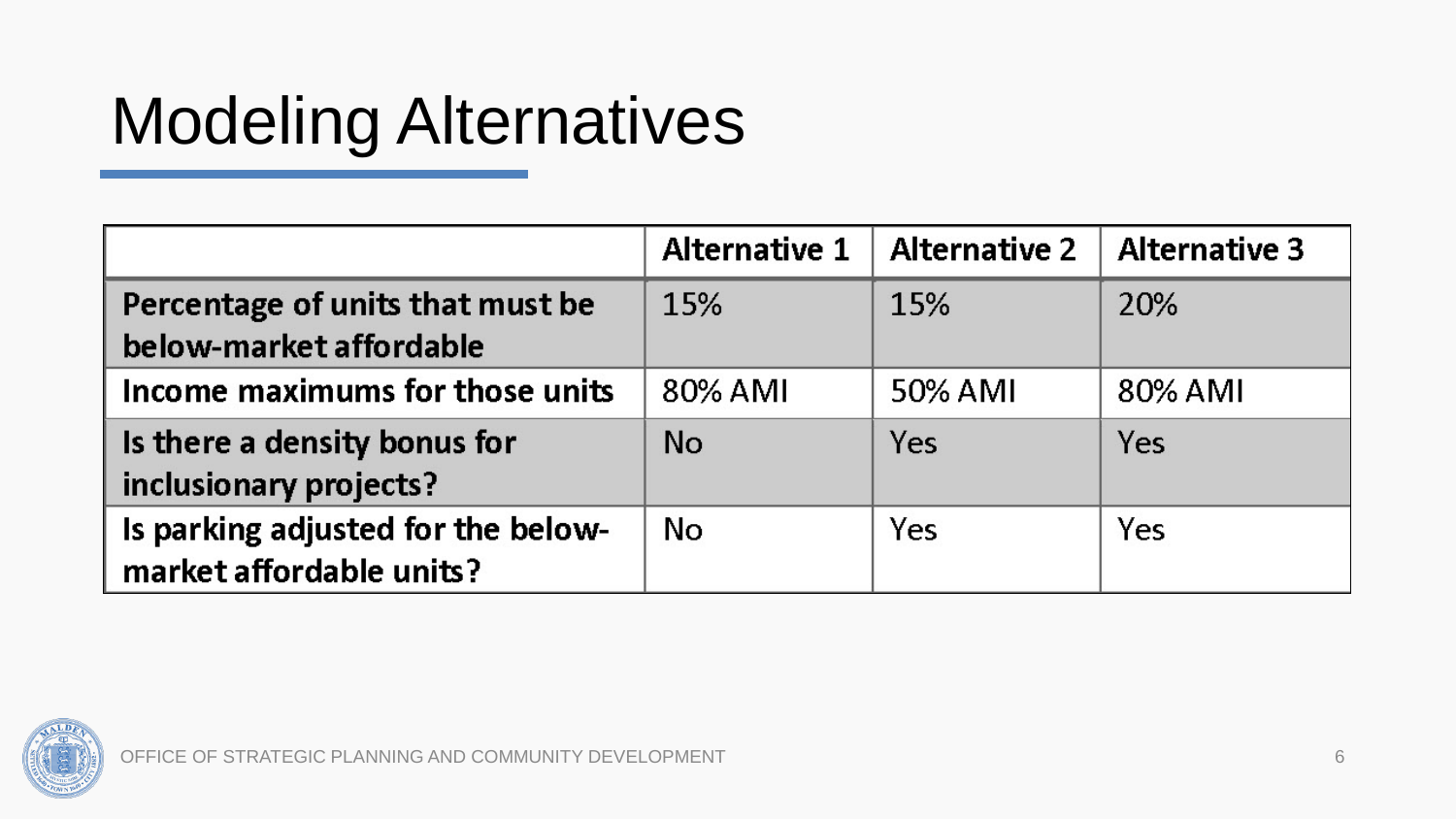#### Modeling Alternatives

|                                                                          |                 | <b>Percentage IZ:</b> | 15%       | 15%                 | 20%                 |  |  |
|--------------------------------------------------------------------------|-----------------|-----------------------|-----------|---------------------|---------------------|--|--|
|                                                                          | <b>Baseline</b> | Income Level:         | 80% AMI   | 50% AMI             | 80% AMI             |  |  |
| <b>Density Bonus?</b>                                                    |                 |                       | <b>No</b> | Yes                 | Yes                 |  |  |
| <b>Parking Adjustment?</b>                                               |                 |                       | <b>No</b> | 1 space per IZ unit | 1 space per IZ unit |  |  |
| <b>15 Unit Rental</b>                                                    | 9.39%           | Change in IRR         | $-0.85%$  | $-1.20%$            | 0.17%               |  |  |
|                                                                          | 4.34%           | Change in ROE         | $-0.44%$  | $-0.67%$            | $-0.09%$            |  |  |
| <b>30 Unit Rental</b>                                                    | 9.75%           | Change in IRR         | $-0.85%$  | $-1.07%$            | 0.26%               |  |  |
|                                                                          | 4.56%           | Change in ROE         | $-0.45%$  | $-0.62%$            | $-0.03%$            |  |  |
| <b>50 Unit Rental</b>                                                    | 6.41%           | Change in IRR         | $-0.66%$  | $-0.69%$            | 0.23%               |  |  |
|                                                                          | 3.01%           | Change in ROE         | $-0.32%$  | $-0.39%$            | $-0.04%$            |  |  |
|                                                                          |                 |                       |           |                     |                     |  |  |
| <b>15 Unit Condo</b>                                                     | 47.71%          | Change in ROE         | $-12.21%$ | $-9.99\%$           | $-6.55%$            |  |  |
| 15 Unit Condo <sup>1</sup>                                               | 47.71%          | Change in ROE         | $-7.29%$  | $-4.75%$            | 0.31%               |  |  |
| Orange indicates baseline or changed values that may challenge viability |                 |                       |           |                     |                     |  |  |

<sup>1</sup>*These numbers assume higher income levels for condominium projects (80% AMI rather than 50% AMI, and 100% AMI rather than 80% AMI)*



OFFICE OF STRATEGIC PLANNING AND COMMUNITY DEVELOPMENT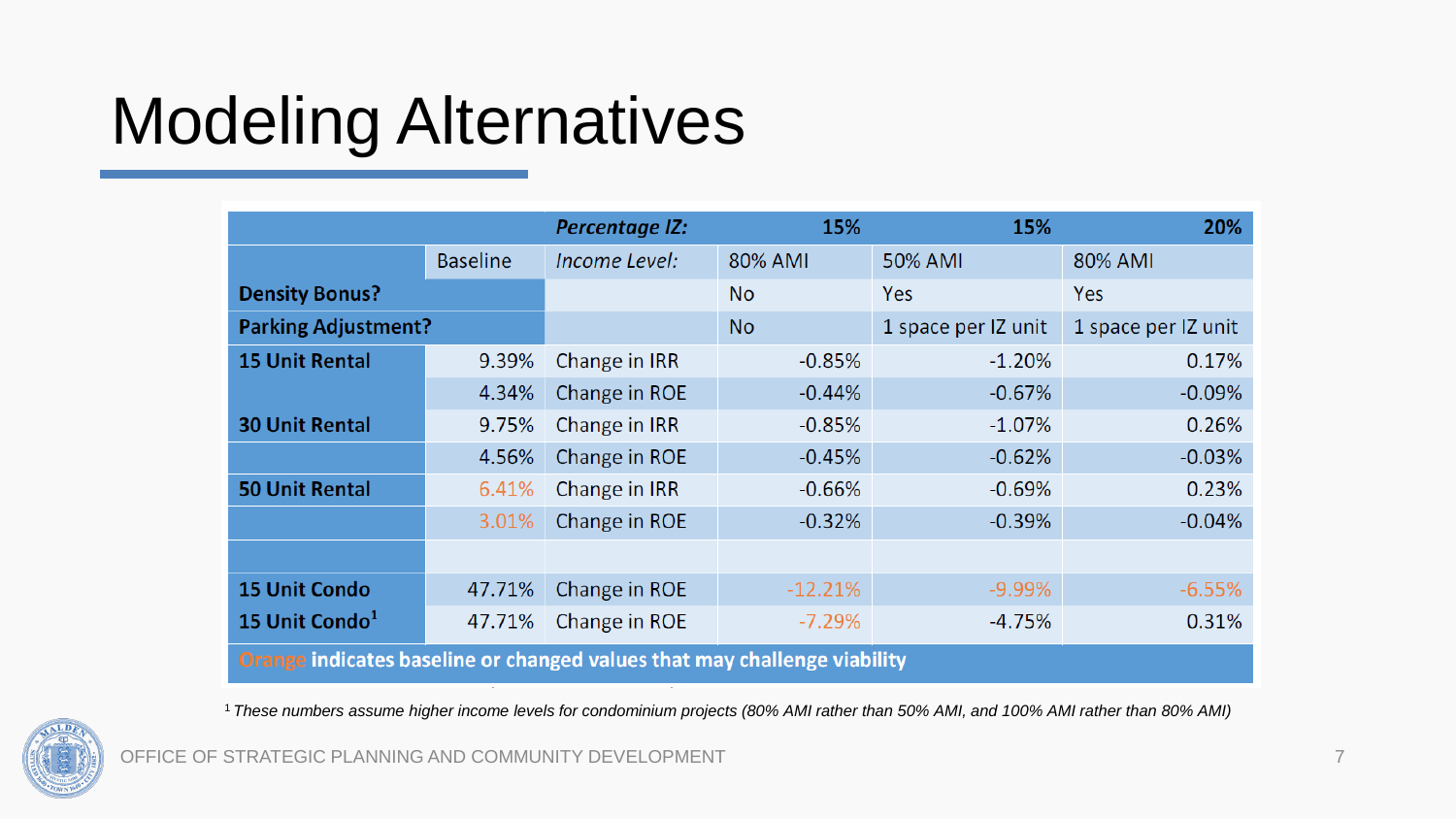#### Modeling Alternatives

|                                                                          |                 | <b>Percentage IZ:</b> | 15%       | 15%                 | 20%                 |  |  |
|--------------------------------------------------------------------------|-----------------|-----------------------|-----------|---------------------|---------------------|--|--|
|                                                                          | <b>Baseline</b> | Income Level:         | 80% AMI   | 50% AMI             | 80% AMI             |  |  |
| <b>Density Bonus?</b>                                                    |                 |                       | <b>No</b> | Yes                 | Yes                 |  |  |
| <b>Parking Adjustment?</b>                                               |                 |                       | <b>No</b> | 1 space per IZ unit | 1 space per IZ unit |  |  |
| <b>15 Unit Rental</b>                                                    | 9.39%           | Change in IRR         | $-0.85%$  | $-1.20%$            | 0.17%               |  |  |
|                                                                          | 4.34%           | Change in ROE         | $-0.44%$  | $-0.67%$            | $-0.09%$            |  |  |
| <b>30 Unit Rental</b>                                                    | 9.75%           | Change in IRR         | $-0.85%$  | $-1.07%$            | 0.26%               |  |  |
|                                                                          | 4.56%           | Change in ROE         | $-0.45%$  | $-0.62%$            | $-0.03%$            |  |  |
| <b>50 Unit Rental</b>                                                    | 6.41%           | Change in IRR         | $-0.66%$  | $-0.69%$            | 0.23%               |  |  |
|                                                                          | 3.01%           | Change in ROE         | $-0.32%$  | $-0.39%$            | $-0.04%$            |  |  |
|                                                                          |                 |                       |           |                     |                     |  |  |
| <b>15 Unit Condo</b>                                                     | 47.71%          | Change in ROE         | $-12.21%$ | $-9.99%$            | $-6.55%$            |  |  |
| 15 Unit Condo <sup>1</sup>                                               | 47.71%          | Change in ROE         | $-7.29%$  | $-4.75%$            | 0.31%               |  |  |
| Orange indicates baseline or changed values that may challenge viability |                 |                       |           |                     |                     |  |  |

<sup>1</sup>*These numbers assume higher income levels for condominium projects (80% AMI rather than 50% AMI, and 100% AMI rather than 80% AMI)*



OFFICE OF STRATEGIC PLANNING AND COMMUNITY DEVELOPMENT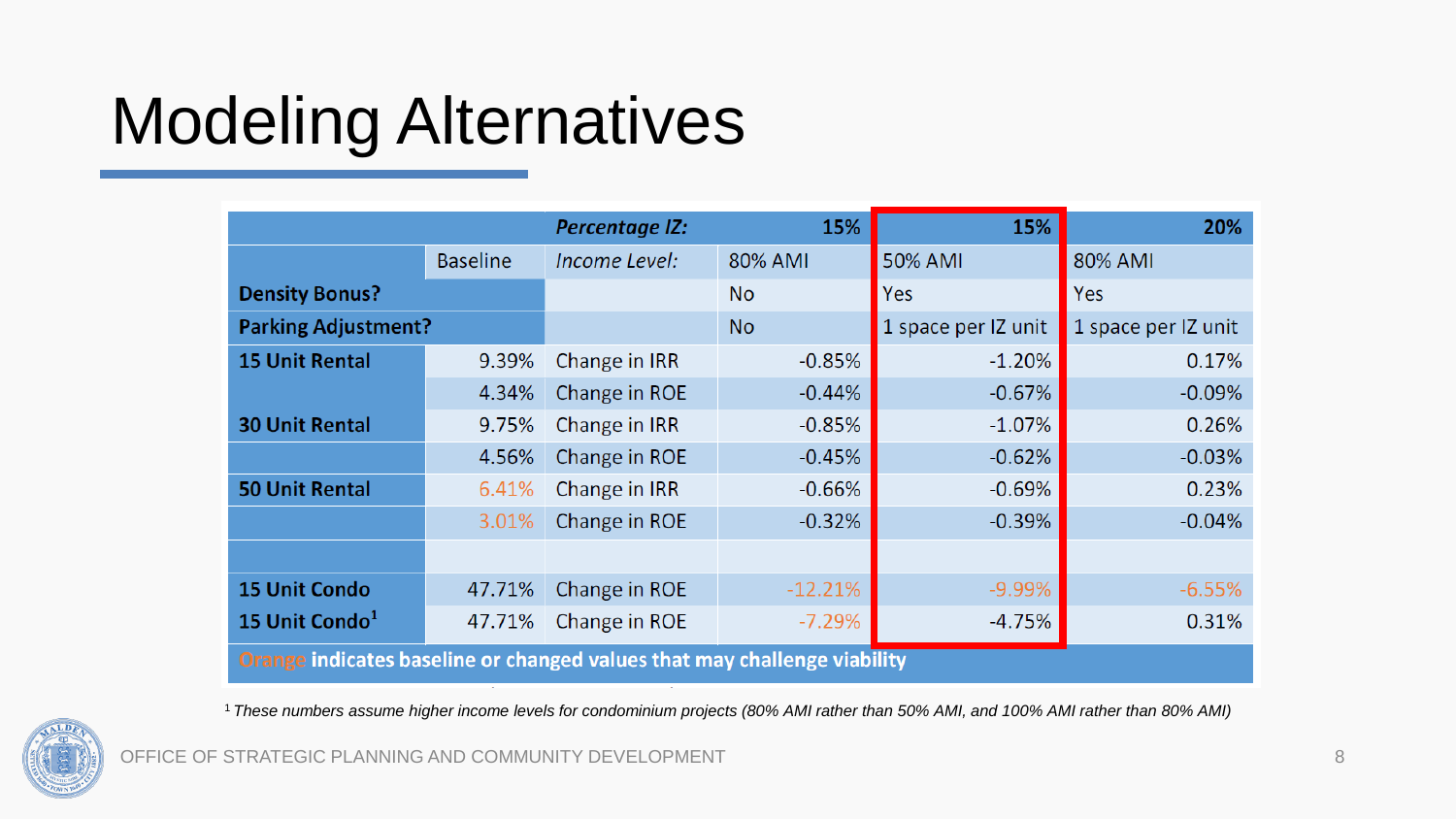#### Alternative 2

**Applicability:** 8 units or more **Percent affordable:** 15% **Income limits:** 50% AMI – rental

80% AMI – homeownership **Density bonus:** 1 additional market-rate unit per required affordable unit **Parking adjustment:** 1 space required per affordable unit **Fee-in-lieu:** \$300,000 per required unit

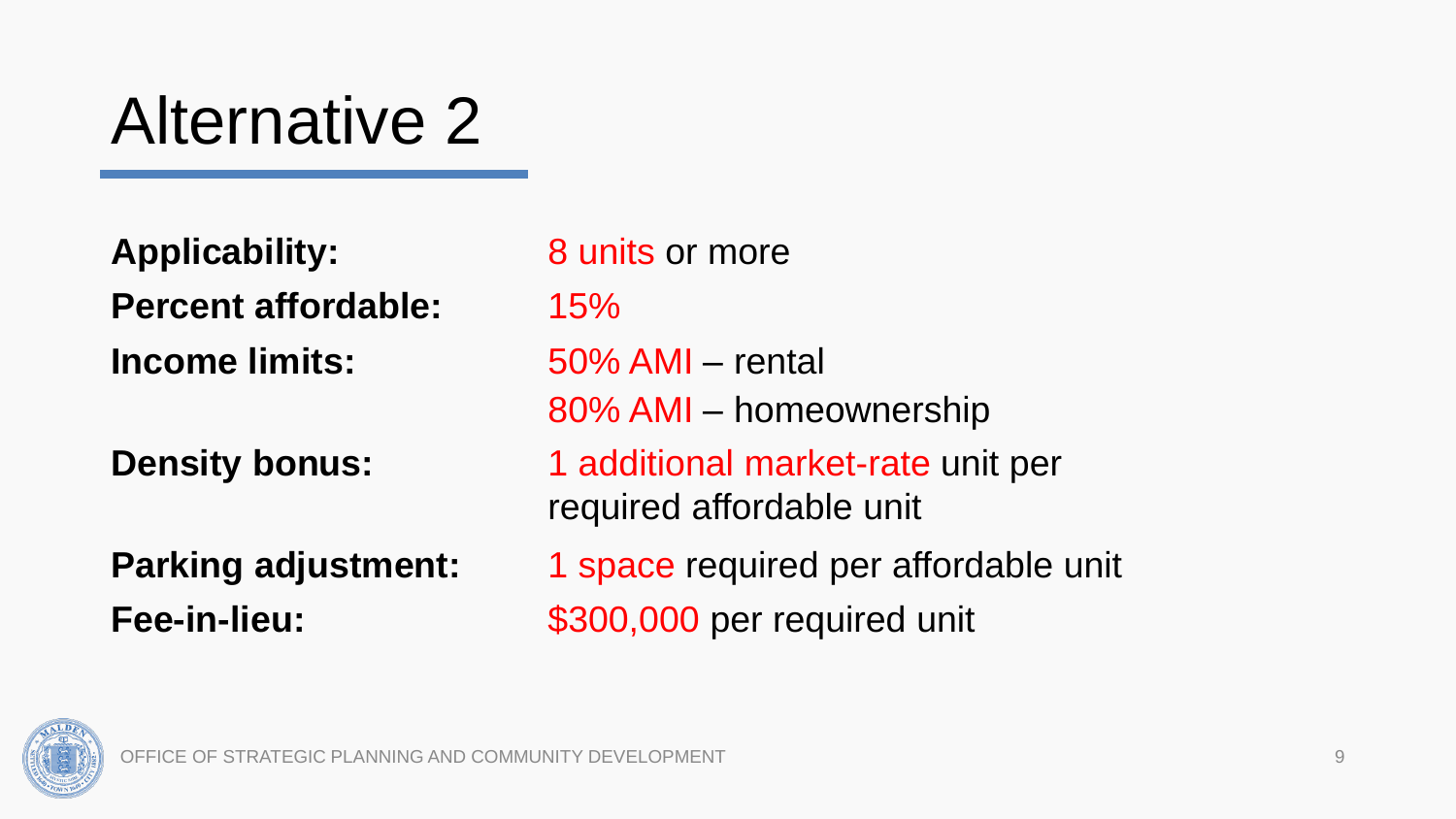#### Why Alternative 2?

- Since all three alternatives would not stop development altogether, selecting one became a policy decision
- Household eligibility is the key difference between the three
- Based on findings from Housing Needs Assessment (HNA)
	- 40% of Malden households make 50% AMI or less (~10,280 households)
	- 78% of those households are cost burdened pay more than 30% of income on housing (~8,018 households)
	- **Approximately 1/3 of total Malden households make 50% AMI or less and are cost burdened**

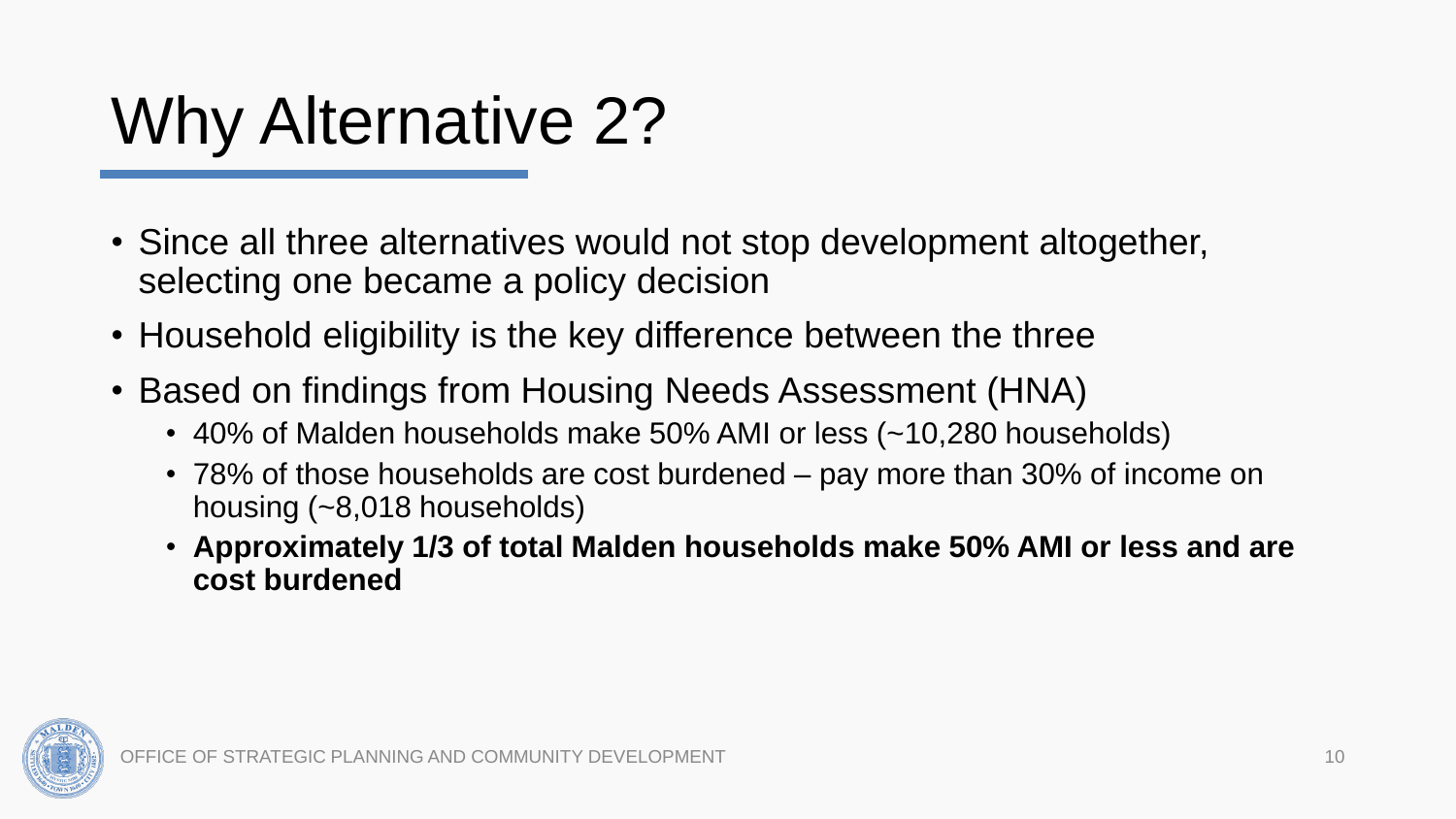## Malden Inclusionary Zoning Proposal

August 2021



OFFICE OF STRATEGIC PLANNING AND COMMUNITY DEVELOPMENT 11 11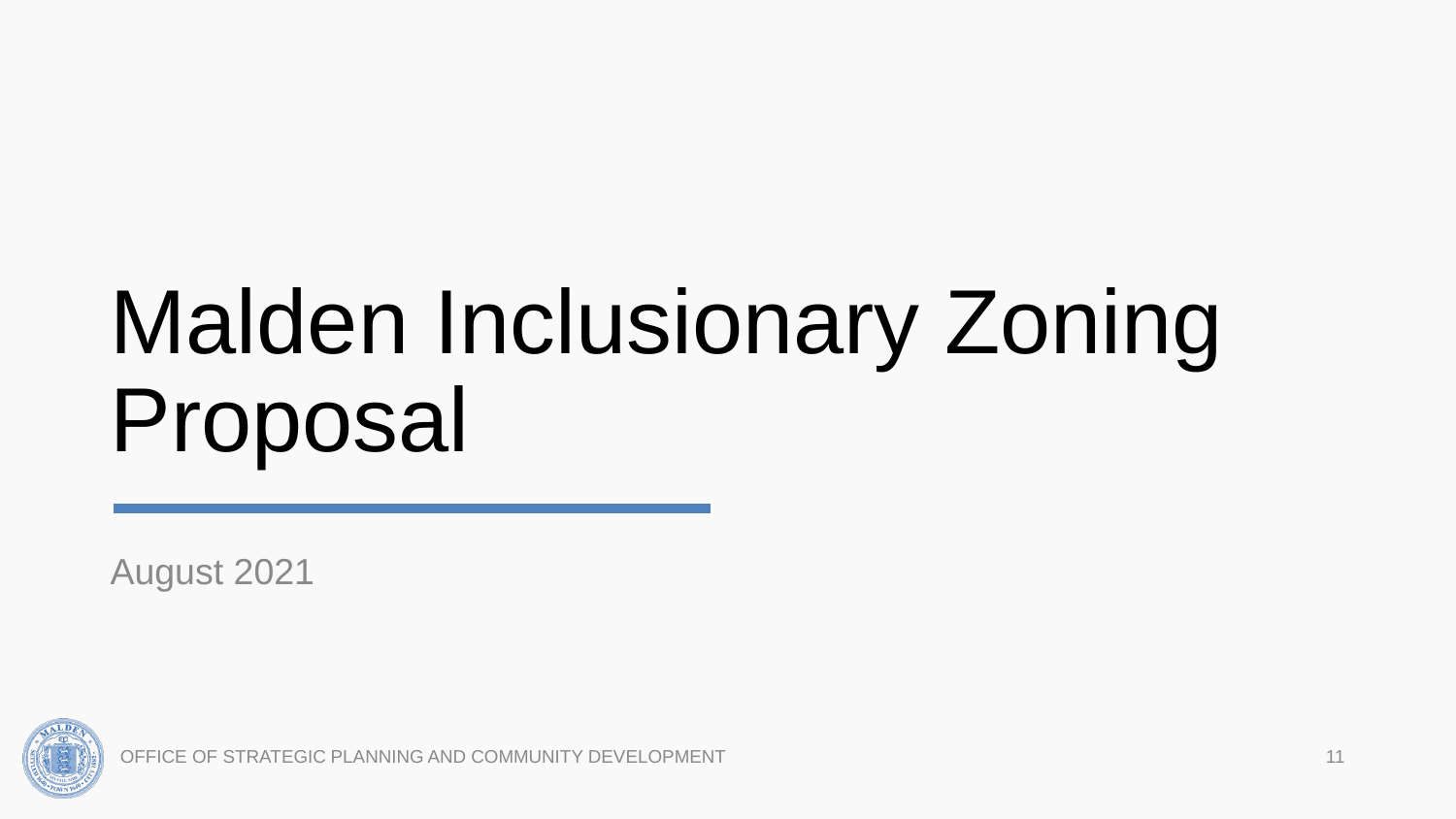#### A. Purpose

In accordance with the findings and goals of the Malden Housing Needs Assessment of 2019, Inclusionary Zoning Feasibility Study of 2021, Affordable Housing Trust Fund Action Plan of 2021, and the Malden Master Plan of 2010, the purpose of this Section is to promote the development of permanent Affordable Housing in order to improve housing stability for low- and moderate-income households, mitigate the impacts of new residential development on the availability and cost of housing, and maintain an economically integrated community by promoting diverse affordable housing opportunities throughout Malden.

Improve housing stability

Mitigate the impacts of new residential development

Maintain an economically integrated community

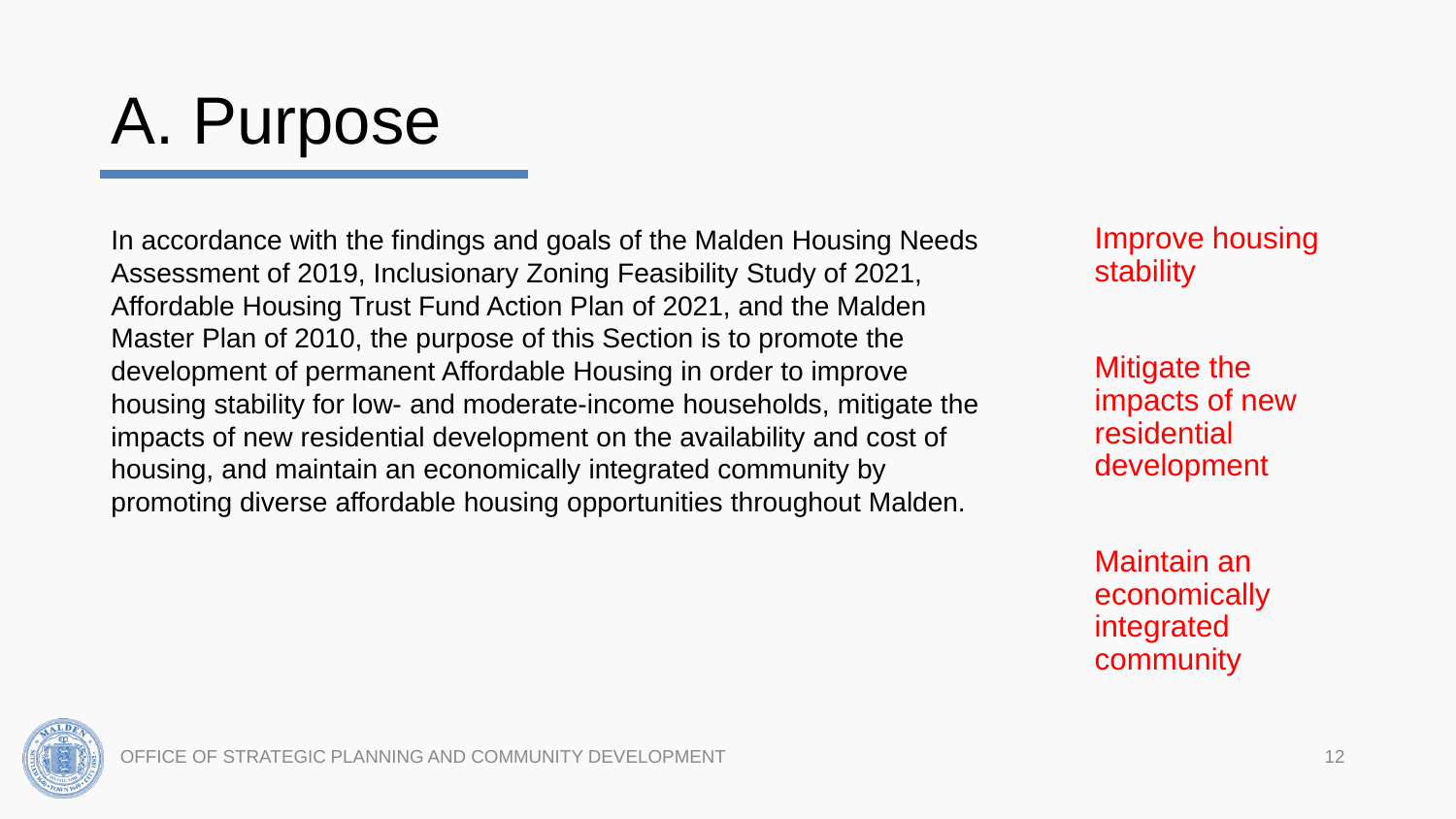## B. Applicability

- 1. The inclusionary zoning provisions of this Section shall apply to all projects and developments in all zoning districts that result in:
	- a. a net increase of eight (8) or more dwelling units, whether created, in whole or in part, through new construction in one or more buildings, and/or by alteration, extension, reconstruction, structural change or change of use of an existing building or buildings;
	- b. a net increase of eight (8) or more dwelling lots created through any subdivision of land; and
	- c. a net increase of eight (8) or more assisted living units in any nursing/convalescent home or other development.
- 2. Projects and developments shall not be segmented or phased in a manner to avoid compliance with the provisions of this Section. These provisions apply to the creation of units over a five-year period.
- 3. The provisions of this Section are intended to supplement other applicable provisions of the City's zoning ordinance, Chapter 12 of the Revised Ordinances of 2020, as Amended, of the City of Malden (the Ordinance), and do not supersede any other provision of the Ordinance unless expressly provided herein.
- 4. All provisions of this Section are use regulations and there shall be no variance of any provision.

Projects that result in 8 or more units are subject to inclusionary requirements



OFFICE OF STRATEGIC PLANNING AND COMMUNITY DEVELOPMENT And the community of the community of the community of the community of the community of the community of the community of the community of the community of the commun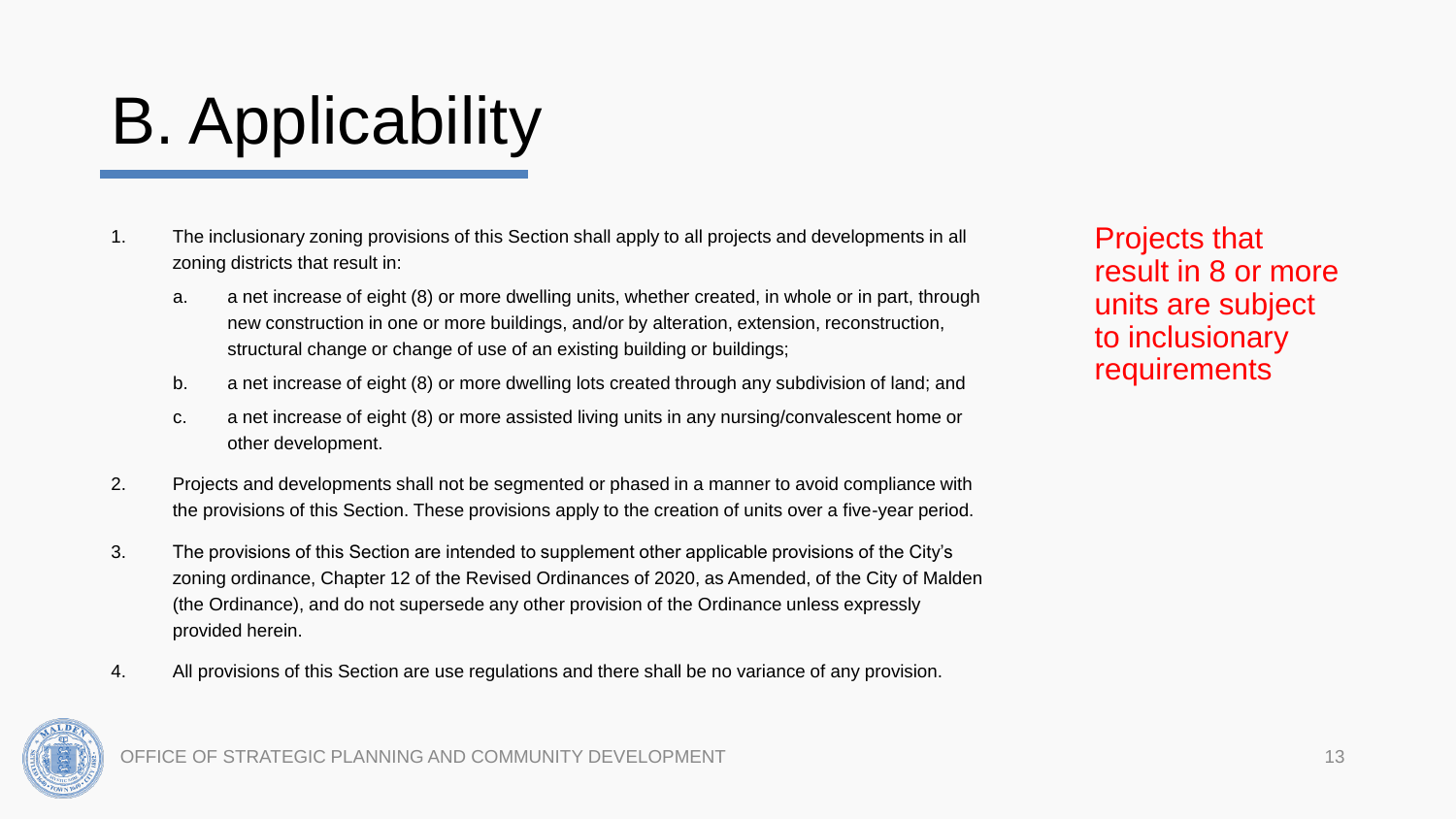#### C. Special Permit

- 1. Special Permit Required. An Inclusionary Development, as defined herein this Ordinance, shall require a special permit.
- 2. Special Permit Granting Authority. The special permit granting authority (SPGA) for an Inclusionary Development shall be the Planning Board; provided that, where a project includes Inclusionary Development and a special permit is also required under other provisions of this Ordinance, the SPGA for the Inclusionary Development shall the same SPGA as for the other special permit.
- 3. Required Findings. A special permit may be granted only if the SPGA finds the proposal complies with the requirements of this Section; and provided that the proposal complies with other applicable provisions of this Ordinance.

Most applicable projects already require a special permit under current zoning

This does NOT create duplicate processes

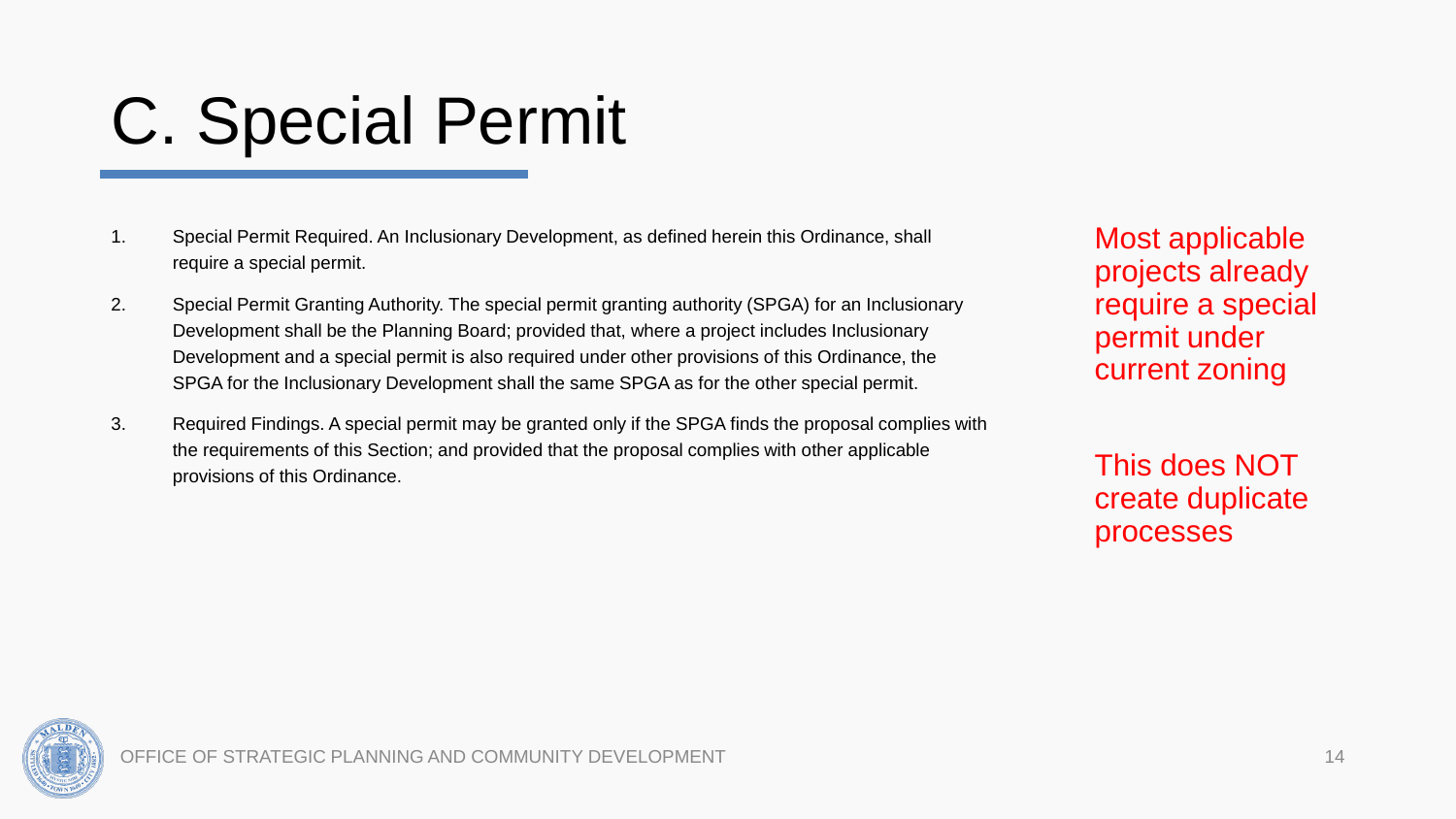#### D. Provision of Affordable Housing Units

An Inclusionary Development shall provide a minimum of fifteen (15) percent of the total number of dwelling units as Affordable Housing Units, provided that, the total number used for this calculation shall exclude any units allowed under the Incentives provisions of this Section.

15% of total units Affordable

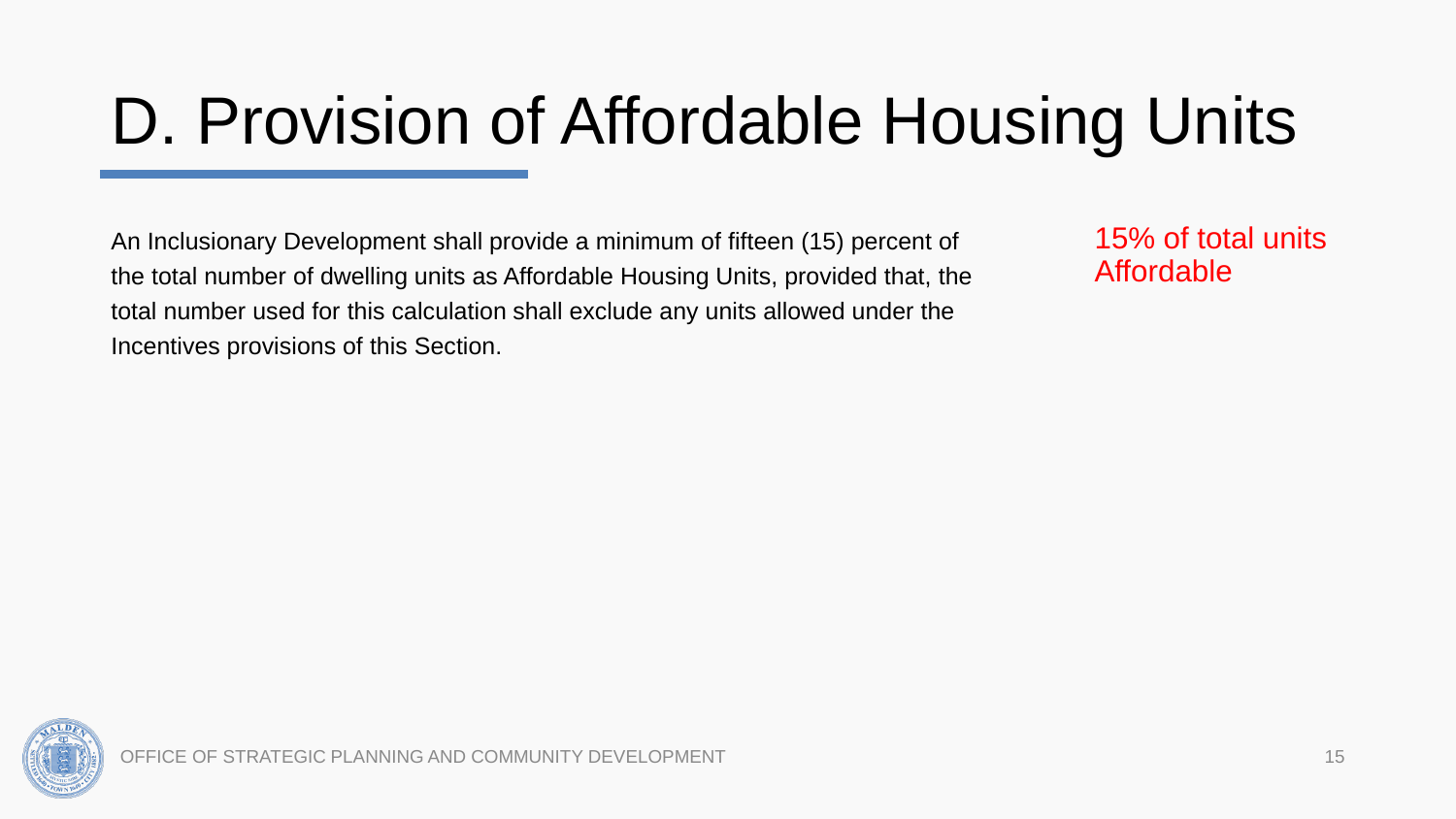#### E. Incentives

To facilitate the objectives of this Section, an Inclusionary Development shall comply with all applicable dimensional controls and parking requirements of the Ordinance, except for requirements regarding density and number of parking spaces and only as stated in the following incentive provisions:

- 1. Density Bonus. For every required Affordable Housing Unit in an Inclusionary Development, the developer may build one (1) additional dwelling unit in the development, regardless of the density requirement of the Ordinance for the additional unit or units. Except for the density requirement, all other dimensional controls of this Ordinance shall apply to an Inclusionary Development.
- 2. Parking Adjustment. For any Affordable Housing Units in an Inclusionary Development, the minimum number of on-site parking spaces shall be one (1) parking space per unit.

1 additional unit allowed for every *required* Affordable Unit

1 parking space required for *each* Affordable Unit

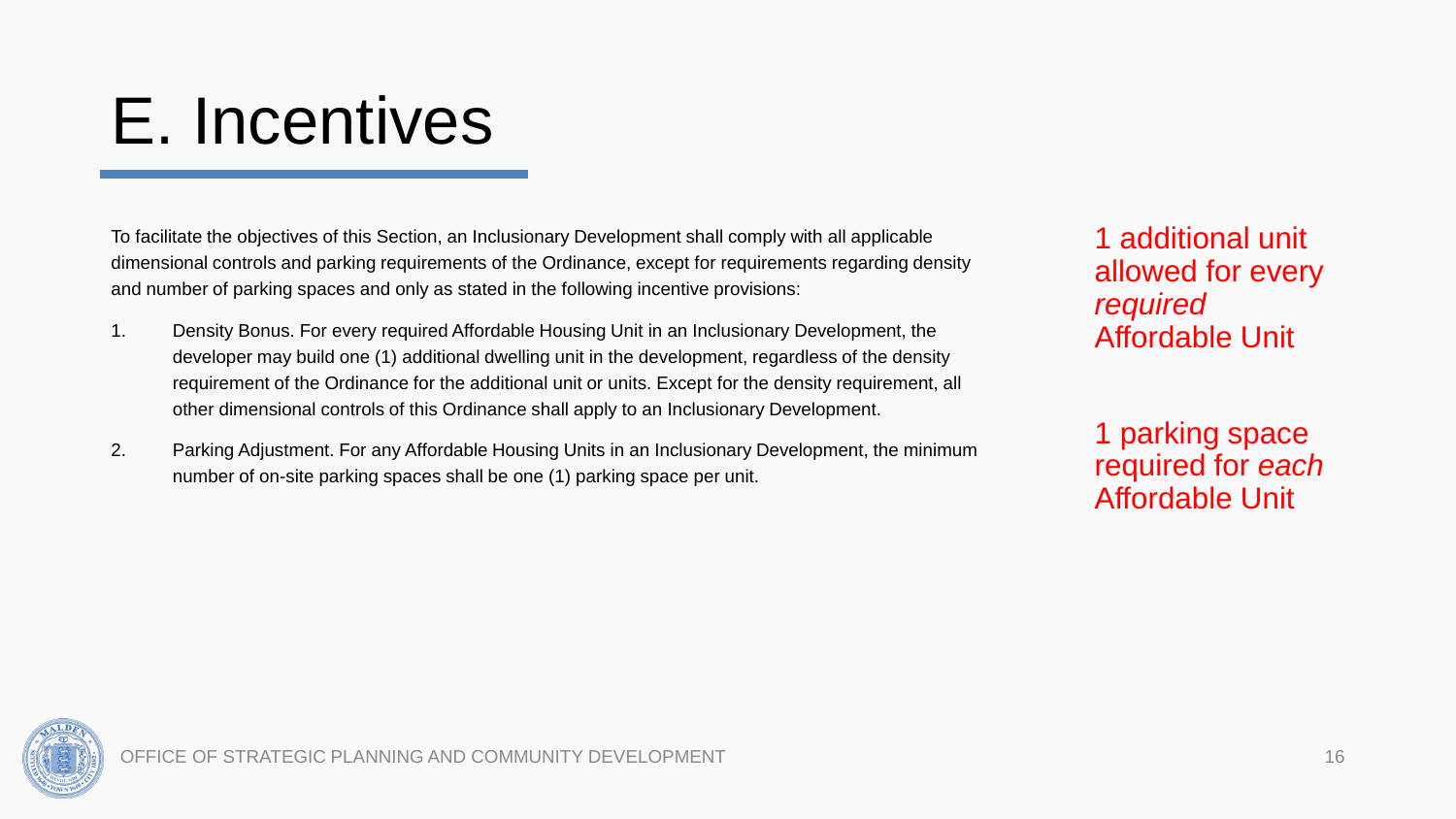#### F. Development Standards

An Inclusionary Development shall comply with the following Development Standards:

- 1. Ratio of Rental- to Owner-Occupied Affordable Housing Units. The ratio of rental- to owner-occupied Affordable Housing Units within the Inclusionary Development shall be the same as the ratio of rental- to owner-occupied market-rate units;
- 2. Mix of Affordable Housing Units. The bedroom mix of Affordable Housing Units within the Inclusionary Development shall be proportionally equal to the bedroom mix of market-rate units, i.e., studios, one-bedroom, two-bedroom, and/or three-bedroom units;
- 3. Siting of Affordable Housing Units. Affordable Housing Units shall be sited within the Inclusionary Development so as not to be in less desirable locations than market-rate units, shall be distributed evenly throughout the project, and shall be, on average, no less accessible to building features and public amenities, such as open space, parking, laundry facilities, access/egress, as market-rate units;
- 4. Design and Construction Standards. Affordable Housing Units within an Inclusionary Development shall be compatible in design, appearance, construction, and quality of materials with market-rate units. Interior features and mechanical systems of Affordable Housing Units shall conform to the same specifications as applicable to market-rate units; and
- 5. Timing of Construction. Affordable Housing Units within the Inclusionary Development shall be developed and completed coincident to the development and completion of market-rate units.

Ensures that Affordable Units are not smaller, less desirable, or of poorer quality than market-rate units

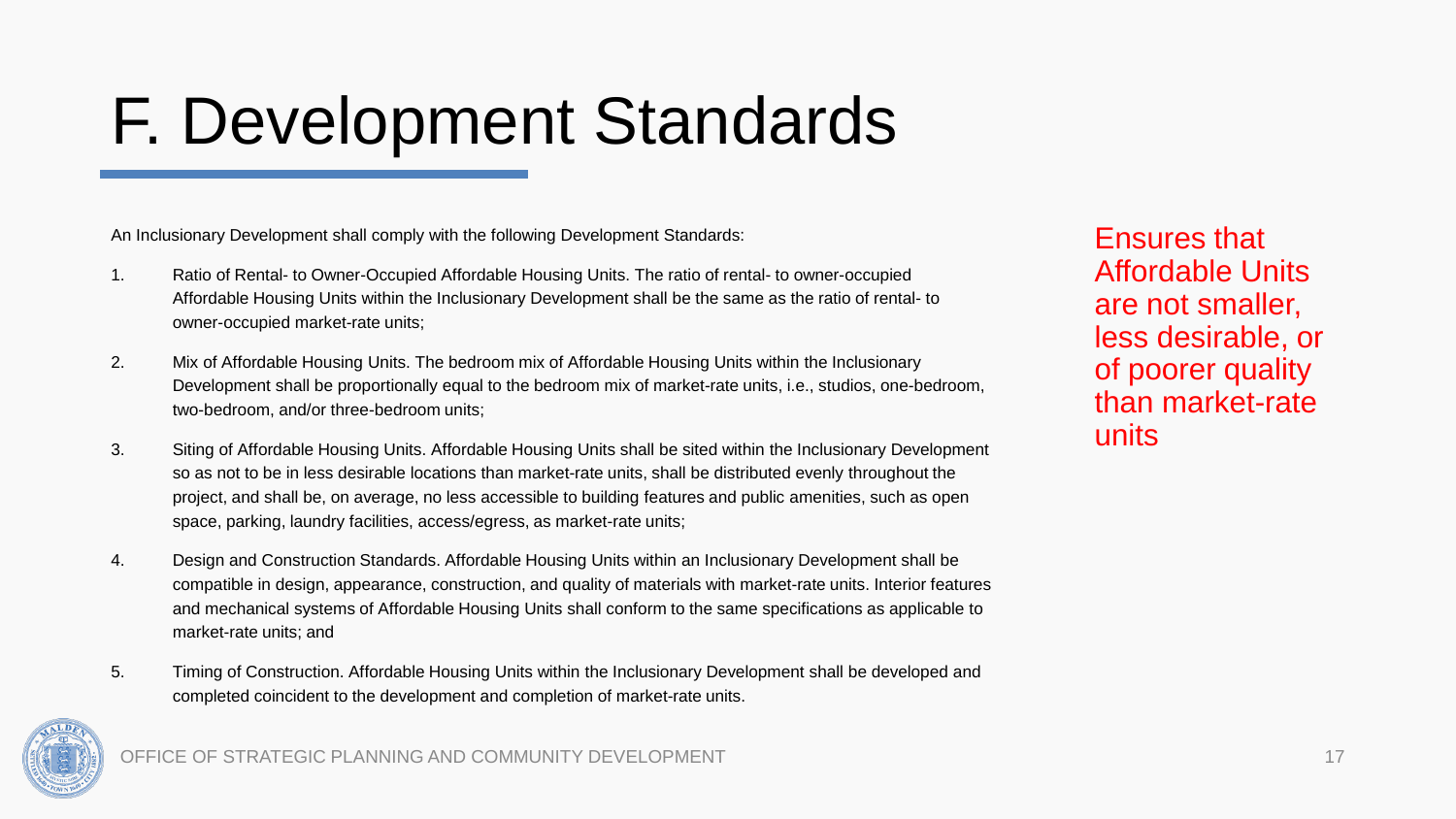#### G. Alternative Methods of Compliance

- 1. Off-Site Location. It is intended that Affordable Housing Units be included on the project site of an Inclusionary Development, however, the SPGA may approve of the provision of Affordable Housing Units in an off-site location in order to meet the requirements of this Section, only in conformance with the following requirements:
	- a. Affordable Housing Units shall comply with all requirements of this Section including all Development Standards;
	- b. Affordable Housing Units shall be located in the same neighborhood as the Inclusionary Development; and
	- c. The SPGA must find that the provision of off-site units is in the interest of the common good and does not conflict with the intent of this Section or any other provisions of this Ordinance.
- 2. In-Lieu Payment. A developer may make a one-time cash payment to the Affordable Housing Trust Fund of three hundred thousand dollars (\$300,000) per required Affordable Housing Unit in lieu of providing the required Affordable Housing Units. This fee shall be adjusted for inflation annually based on the change in the Consumer Price Index for All Urban Consumers (CPI-U) Housing Index for the Boston-Cambridge-Newton, MA-NH area or any successor index. The City of Malden shall update and publish the adjusted fee-in-lieu annually beginning on July 1, 2022.
- 3. Fractional Units. Where the required number of Affordable Housing Units results in a fraction of a unit, the required number shall be rounded down to the nearest whole number and the difference shall be realized as a cash payment made to the Affordable Housing Trust Fund equal to the fractional unit multiplied by three hundred thousand dollars (\$300,000).
- 4. Conveyance of Land and/or Buildings. The conveyance of land and/or buildings in lieu of providing Affordable Housing Units shall not be accepted as an alternative form of compliance.

It is intended that Affordable Units are built on site but the ordinance provides flexibility

In-lieu payment to Trust is approximately the cost for developer to build on site



OFFICE OF STRATEGIC PLANNING AND COMMUNITY DEVELOPMENT AND THE STRATEGIC PLANNING AND COMMUNITY DEVELOPMENT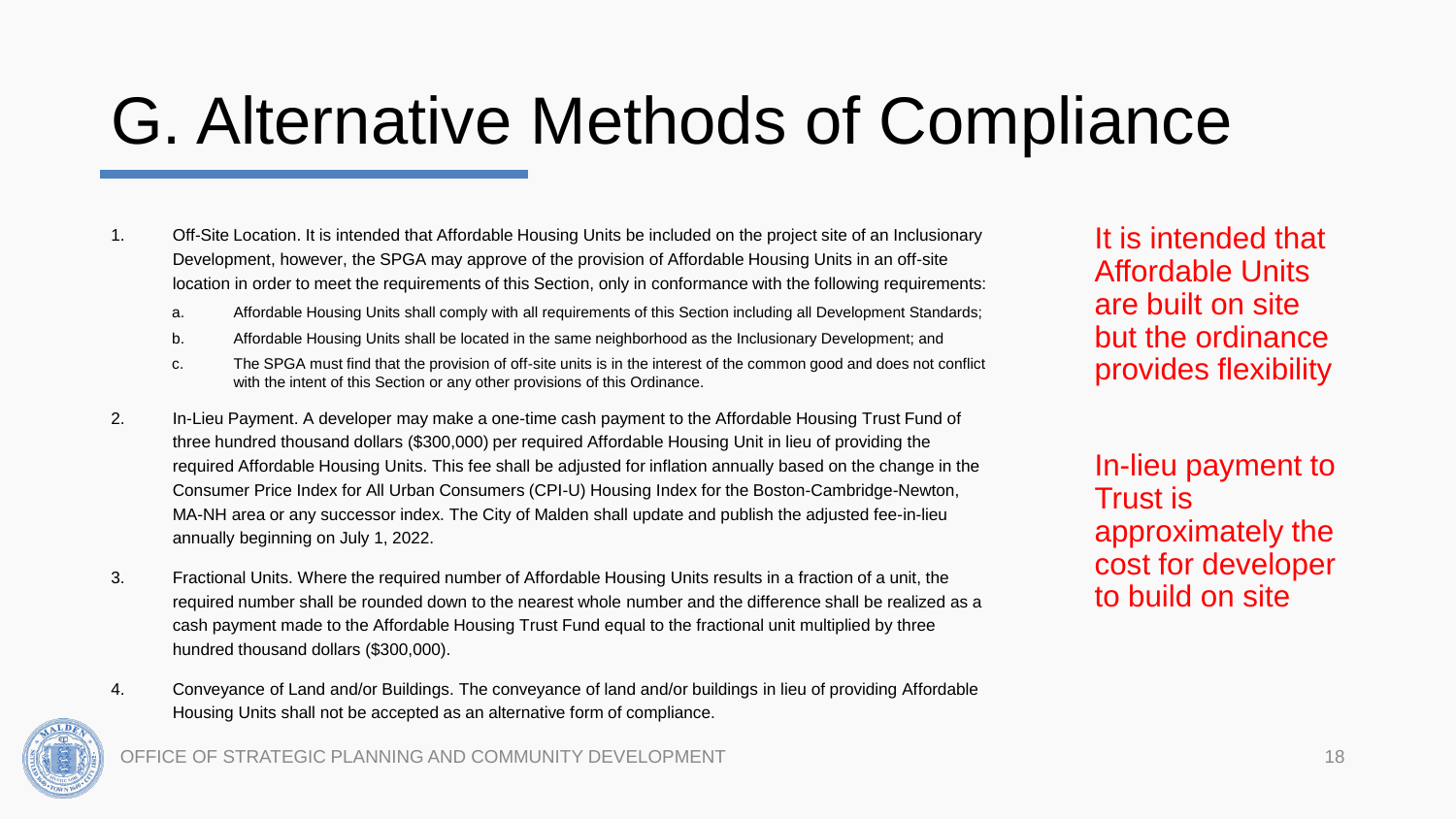#### H. Household Eligibility

An Inclusionary Development shall comply with the following regulations:

- 1. Rental. For Inclusionary Developments with rental Affordable Housing Units, all required Affordable Housing Units shall be reserved for households earning income up to fifty percent (50%) of the median income of the Boston-Cambridge-Quincy, MA-NH HUD Metro FMR Area published annually by the U.S. Department of Housing and Urban Development. Additional Affordable Housing Units beyond the required fifteen percent (15%) shall be reserved for households earning up to eighty percent (80%) of the median income of the Boston-Cambridge-Quincy, MA-NH HUD Metro FMR Area published annually by the U.S. Department of Housing and Urban Development.
- 2. Homeownership. For Inclusionary Developments with homeownership Affordable Housing Units, all required Affordable Housing Units shall be reserved for households earning income of fifty-one percent (51%) to eighty percent (80%) of the median income of the Boston-Cambridge-Quincy, MA-NH HUD Metro FMR Area published annually by the U.S. Department of Housing and Urban Development. Additional Affordable Housing Units beyond the required fifteen percent (15%) shall be reserved for households earning up to one hundred percent (100%) of the median income of the Boston-Cambridge-Quincy, MA-NH HUD Metro FMR Area published annually by the U.S. Department of Housing and Urban Development.
- 3. Local Preference. To the maximum extent permitted by law, including the regulations of the Department of Housing and Community Development or any successor agency, any special permit granted hereunder shall include a condition that a preference for Malden residents shall be included as part of the lottery and marketing plan for the Affordable Housing Units.

#### Rental units:

- Required 50% AMI
- Additional 80%

#### **Ownership units:**

- Required 80% AMI
- Additional 100%

#### Preference for Malden residents



OFFICE OF STRATEGIC PLANNING AND COMMUNITY DEVELOPMENT 19 19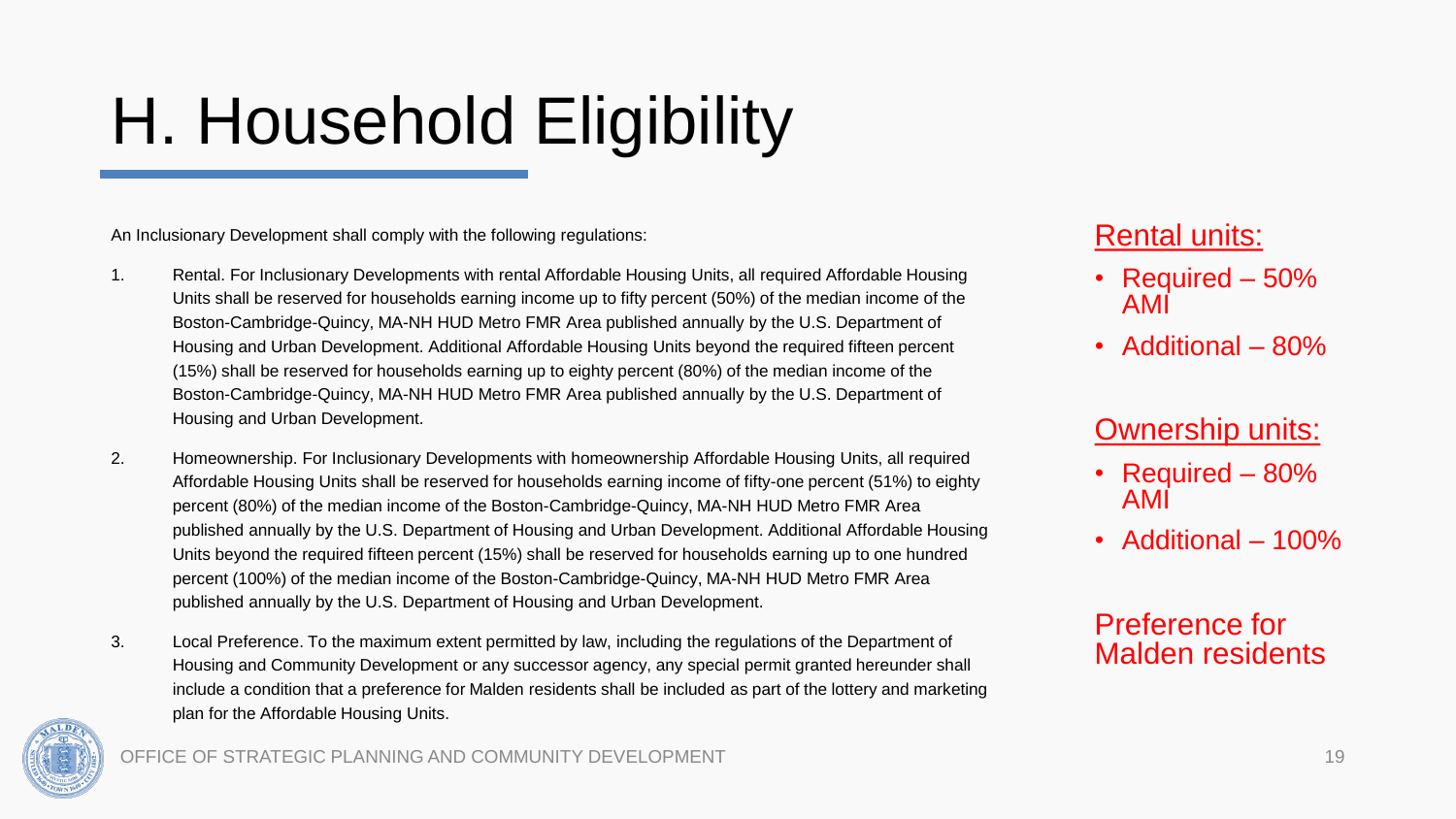### I. Affordability

An Inclusionary Development shall comply with the following regulations:

- 1. Rental. For Affordable Housing Units, payment of housing and related costs (including utility costs for heat, electricity, water, and hot-water, and including access to all amenities that are typically offered to a tenant in the building, such as parking, access to an onsite gymnasium, and other such amenities) shall be set at a level not to exceed thirty percent (30%) of annual gross income for the renting household.
- 2. Homeownership. For homeownership Affordable Housing Units, the maximum sales price for initial purchase and subsequent sales shall be set at a level such that housing related costs (including utility costs for heat, electricity, water, and hot-water, mortgage payments, insurance, real estate taxes, and condominium fees) do not exceed thirty percent (30%) of the purchasing household's annual gross income.
- 3. Preservation of Affordability. Affordable Housing Units required by and provided under the provisions of this ordinance shall remain affordable to the designated income group in perpetuity, or for as long as legally permissible. Sales prices, resale prices, initial rents, and rent increases for the Affordable Housing Units shall be restricted by legally permissible instruments such as, but not limited to, deed covenants or restrictions, contractual agreements, or land trust arrangements, to ensure long-term affordability and compliance with this Ordinance.
- 4. Right of First Refusal. The developer of an affordable homeownership unit developed as a result of this ordinance shall agree to execute a deed rider consistent with model riders prepared by Department of Housing and Community Development, granting, among other things, the Affordable Housing Trust Fund's right of first refusal to purchase the property at the point of original sale or any subsequent resale in the event that a qualified purchaser cannot be located, or in the event of a foreclosure on the property.

Housing costs do not exceed 30% of household income

Affordable Units remain affordable in perpetuity

Affordable Housing Trust has option to buy units if no qualified purchaser

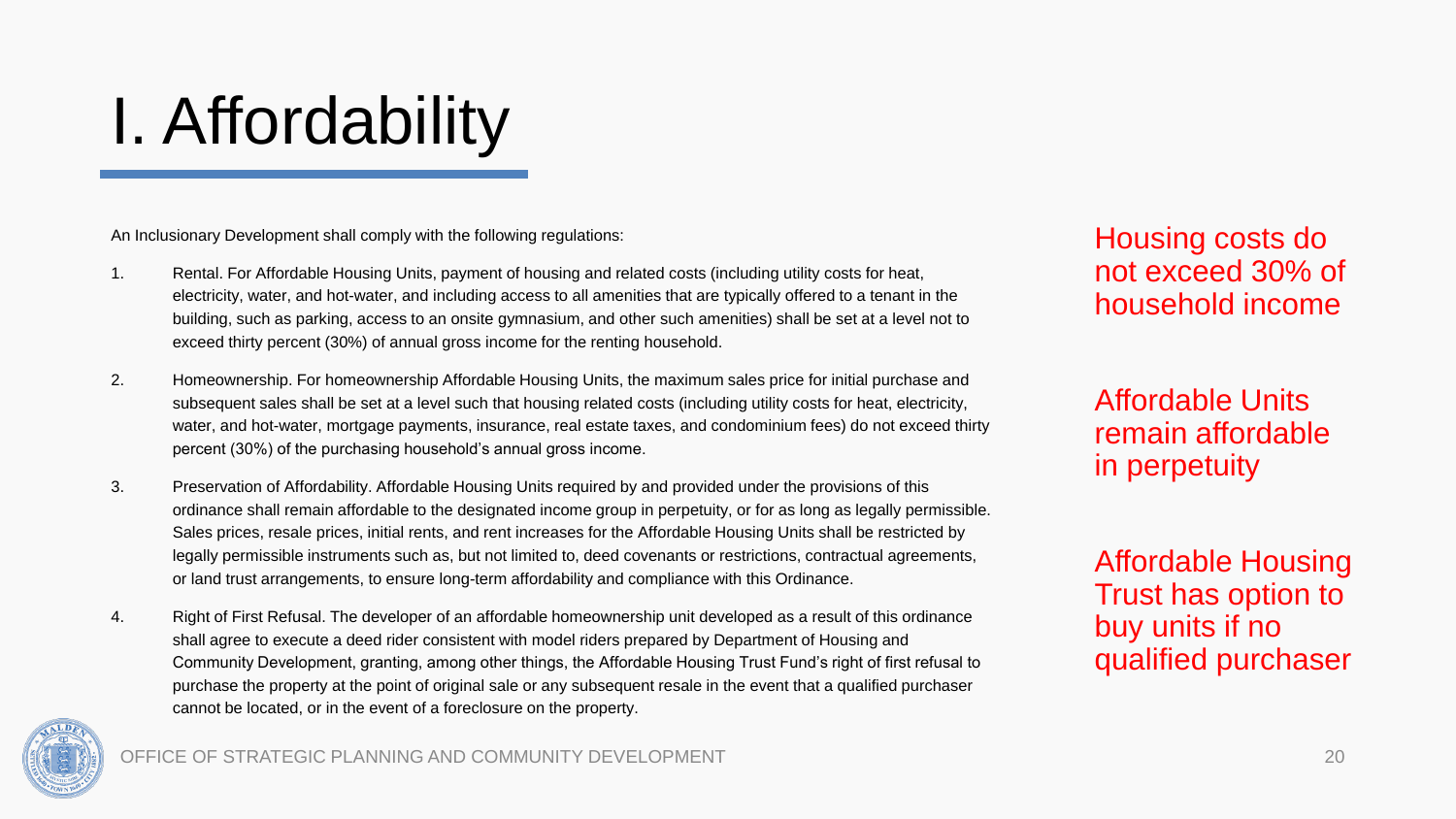#### J. Administration

#### 1. Submission requirements. In addition to any other Submission Requirements of this Ordinance or the SPGA, an applicant for an Inclusionary Development shall submit the following with its application for a special permit:

- a. Narrative that describes compliance with the Development Standards of this Section.
- b. Narrative that identifies any proposed Alternative Methods of Compliance, including the reasons for the request and supporting documentation.
- c. Lottery Plan for Affordable Units that includes Local Preference required by this Section.
- d. Marketing Plan for Affordable Units that includes Local Preference required by this Section.
- e. Draft legal instruments that describe Preservation of Affordability required by this Section.
- 2. Outside Consultants. The SPGA may hire and employ an outside consultant to assist the SPGA in its review of the application, any study and supporting documentation submitted in conjunction with a petition for a special permit, including conducting a peer review and analysis of any study or documentation, and the fees for the employment of said consultant shall be reasonable and paid to the City by the petitioner or applicant in advance of the consultant services being performed, and in accordance with M.G.L. c. 44, Section 53G.
- 3. Occupancy Permit. Notwithstanding any other provisions of this Ordinance or local, state or federal law, no occupancy permit for an Inclusionary Development shall be issued, in whole or in part, until all Affordable Units are created and the legal instruments that ensure Preservation of Affordability are recorded.
- 4. The developer/owner of an Inclusionary Development shall provide the City with required information to submit the application to the DHCD for inclusion of the Affordable Housing Units on the City's SHI before the issuance of the certificates of occupancy for the Affordable Housing Units.

#### **Outlines** documents needed to apply for special permit

No occupancy until preservation of affordability is recorded

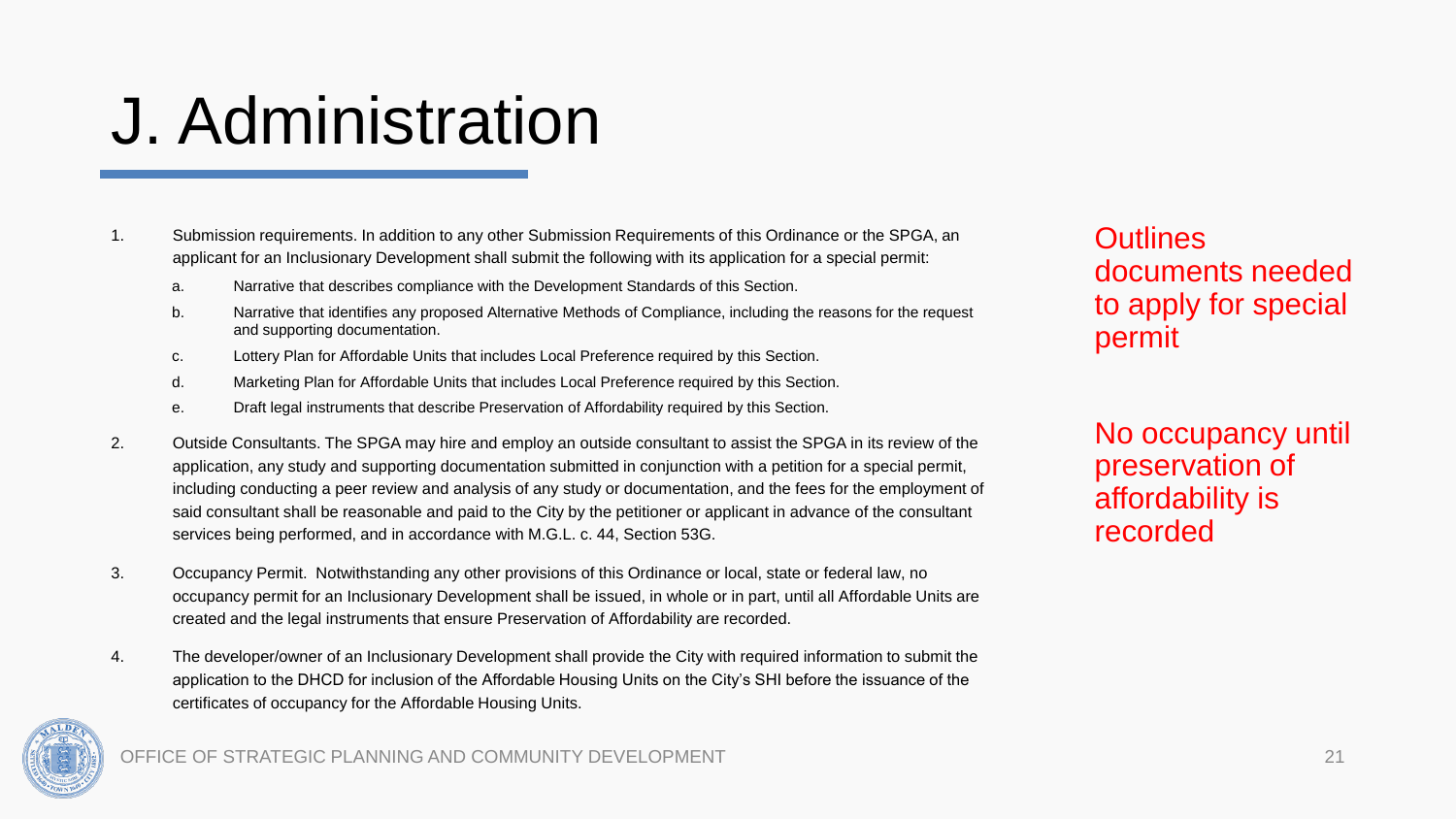### K. Relationship to SHI

The Affordable Housing Units shall qualify as local action units in compliance with the provisions of 760 CMR for inclusion on the Subsidized Housing Inventory (SHI) or any successor inventory. Failure to gain approval to maintain compliance with the criteria for inclusion on the SHI, or removal of an Affordable Housing Unit from the SHI for any reason, shall be deemed to be noncompliance with this Ordinance.

Affordable Units must count towards **Subsidized** Housing Inventory

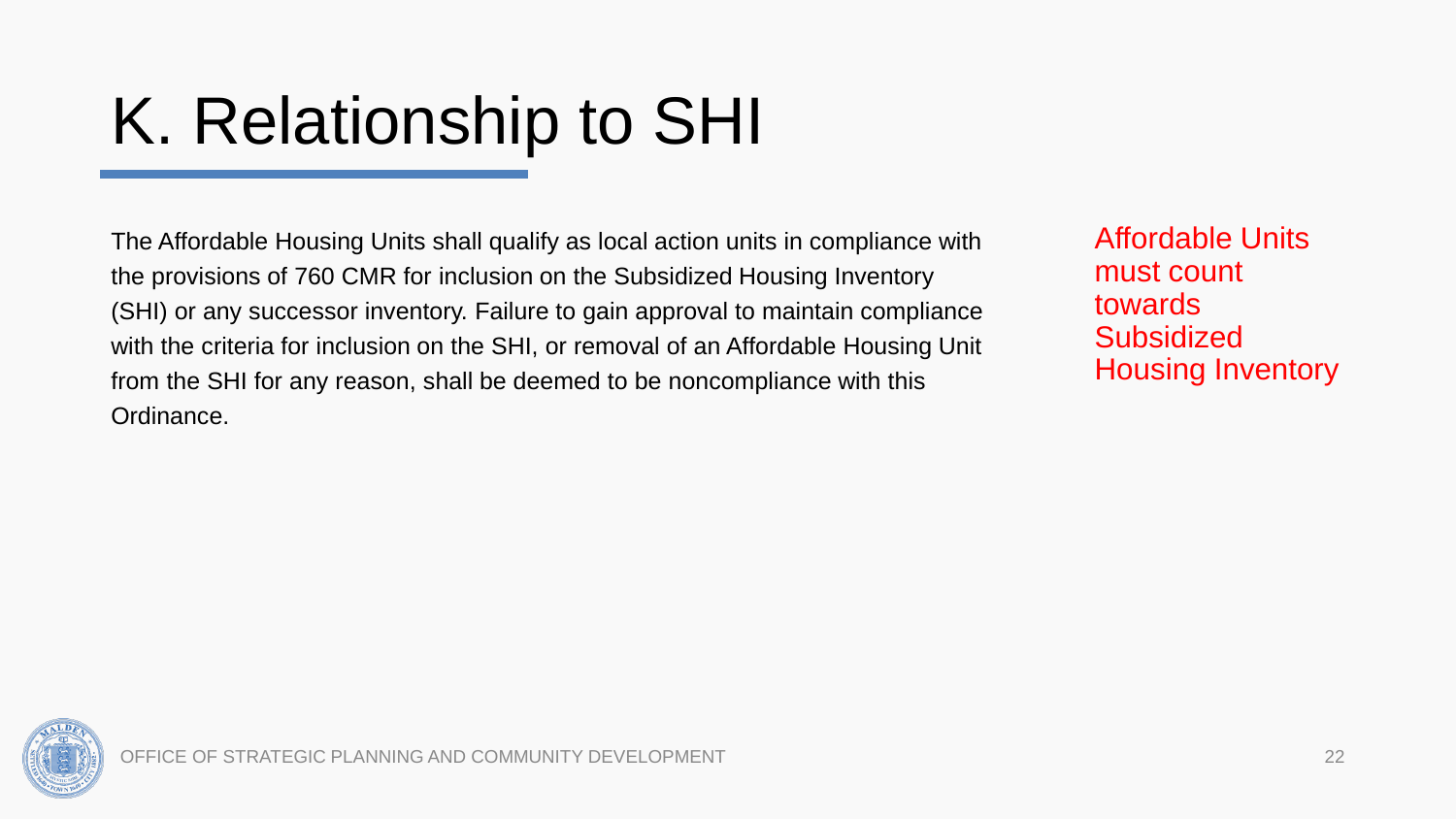#### L. Compliance and Monitoring

- 1. Rental. Developers/owners of Inclusionary Developments with rental Affordable Housing Units shall be required to submit to the City of Malden an annual statement of rent level, rental income, verification of tenant income, and any other information necessary to confirm compliance with the requirements of this ordinance.
- 2. Homeownership. If the owner shall desire to sell, dispose of, or otherwise convey a homeownership Affordable Housing Unit, the owner shall notify the City of Malden prior to listing the property for-sale to ensure compliance with the requirements of this ordinance.
- 3. The City of Malden shall have the authority to develop standards and procedures appropriate to and consistent with the compliance and monitoring provisions of this Section.

Rental – must submit annual statements

Ownership – must notify City before listing property for sale

City will develop standards and procedures

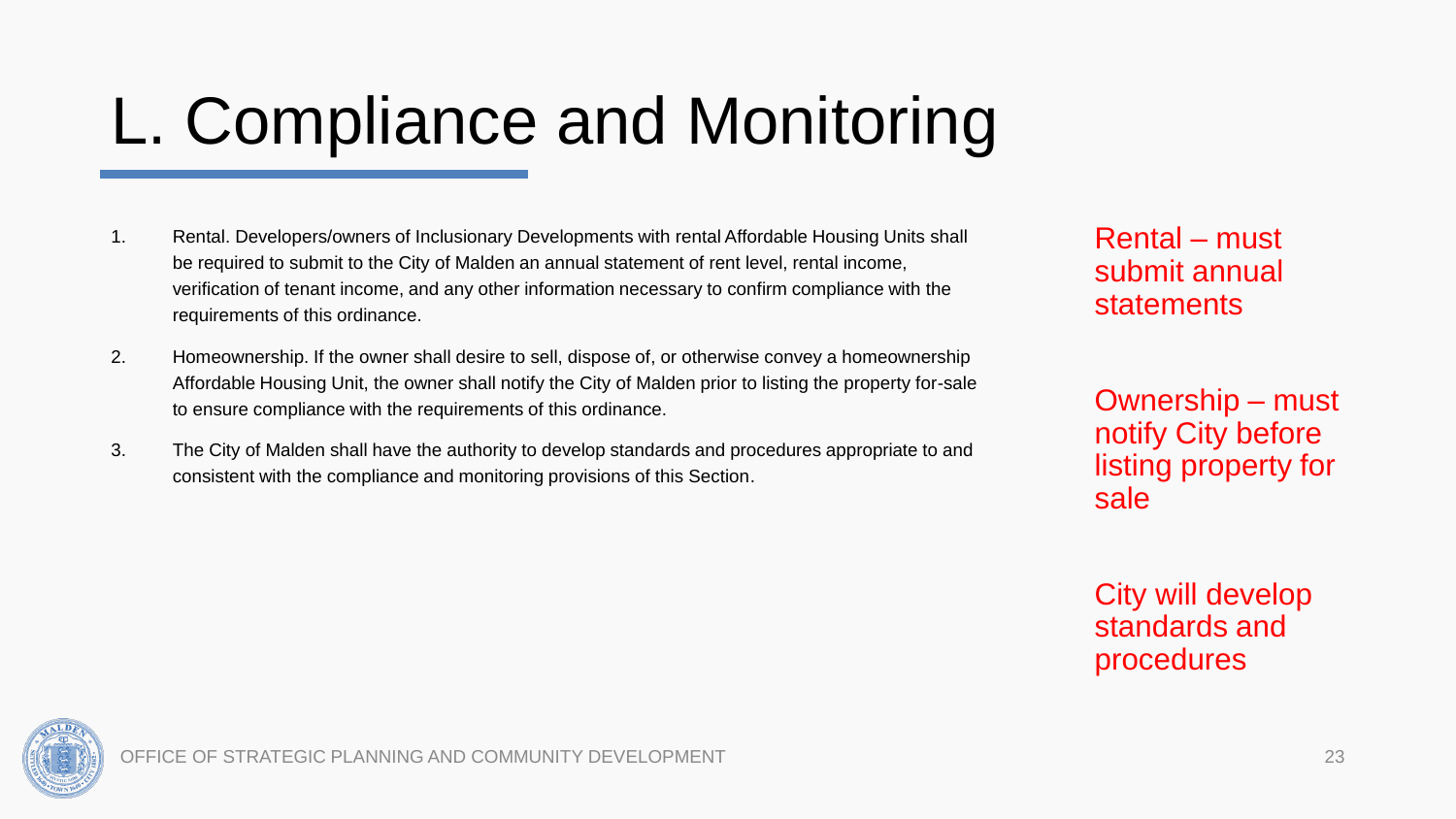#### M. Needs Assessment Review

The City of Malden, in cooperation with the Affordable Housing Trust Fund, shall undertake a housing market assessment and financial feasibility analysis to determine the suitability and performance of the provisions of this ordinance for potential revision and improvement not less than every five (5) years from the date of enactment of this ordinance. Upon completing its assessment the City of Malden shall recommend to the City Council any amendments to this ordinance deemed necessary to improve the means of providing Affordable Housing Units in the city.

Conduct study every 5 years to determine performance and make recommendations for improvements

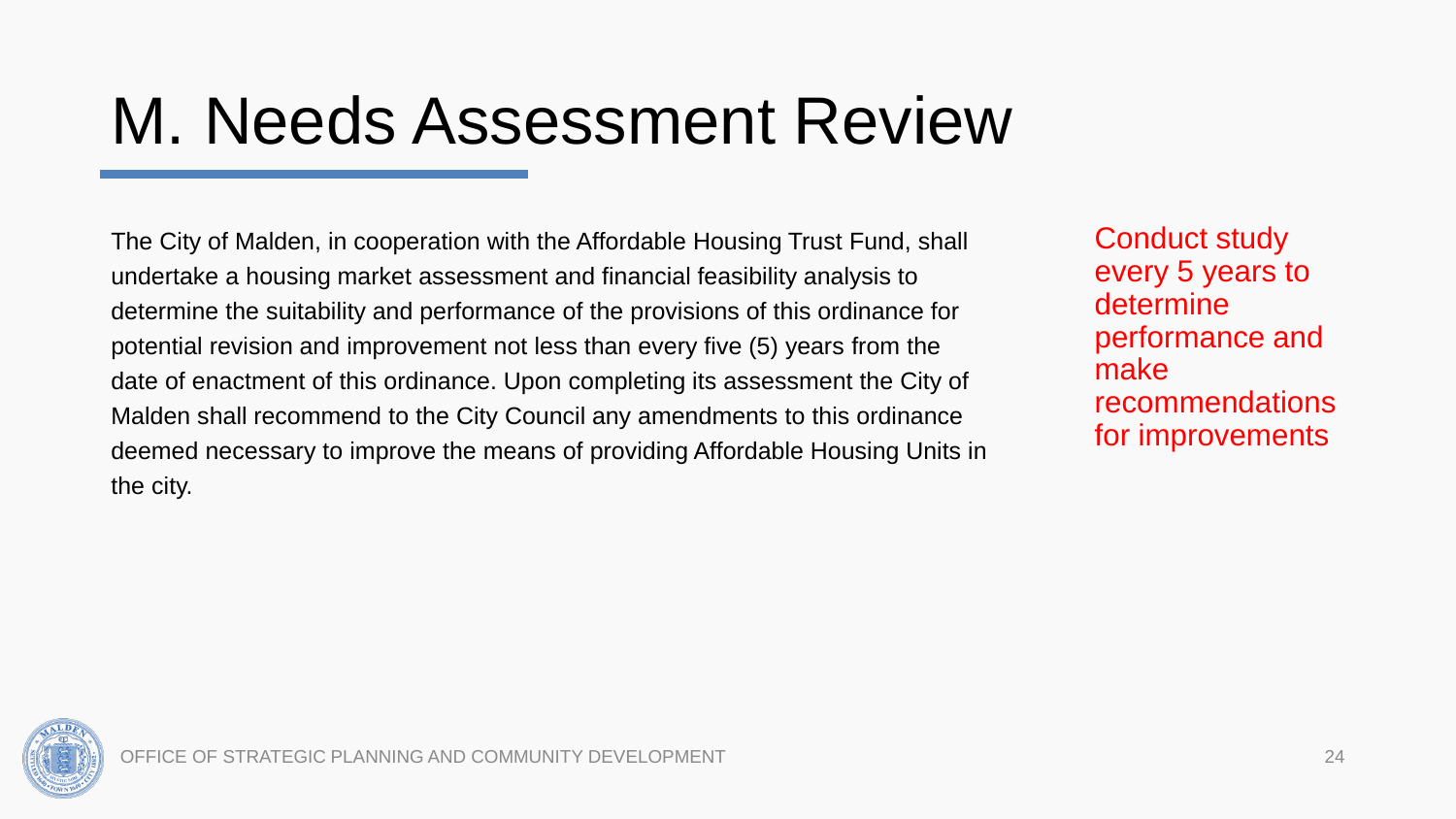#### **Definitions**

Affordable Housing Unit. A residential unit that is restricted by legally permissible instruments such as, but not limited to, deed covenants or restrictions, contractual agreements, or land trust arrangements in its sale, lease, and/or rental to an eligible household as defined in Section H of this ordinance at a price point such that housing and related costs do not exceed thirty percent (30%) of the renting/purchasing household's gross income.

Inclusionary Development. A project or development that results in a net increase of eight (8) or more dwelling units, whether created, in whole or in part, through new construction or by alteration, extension, reconstruction, structural change or change of use of an existing building.